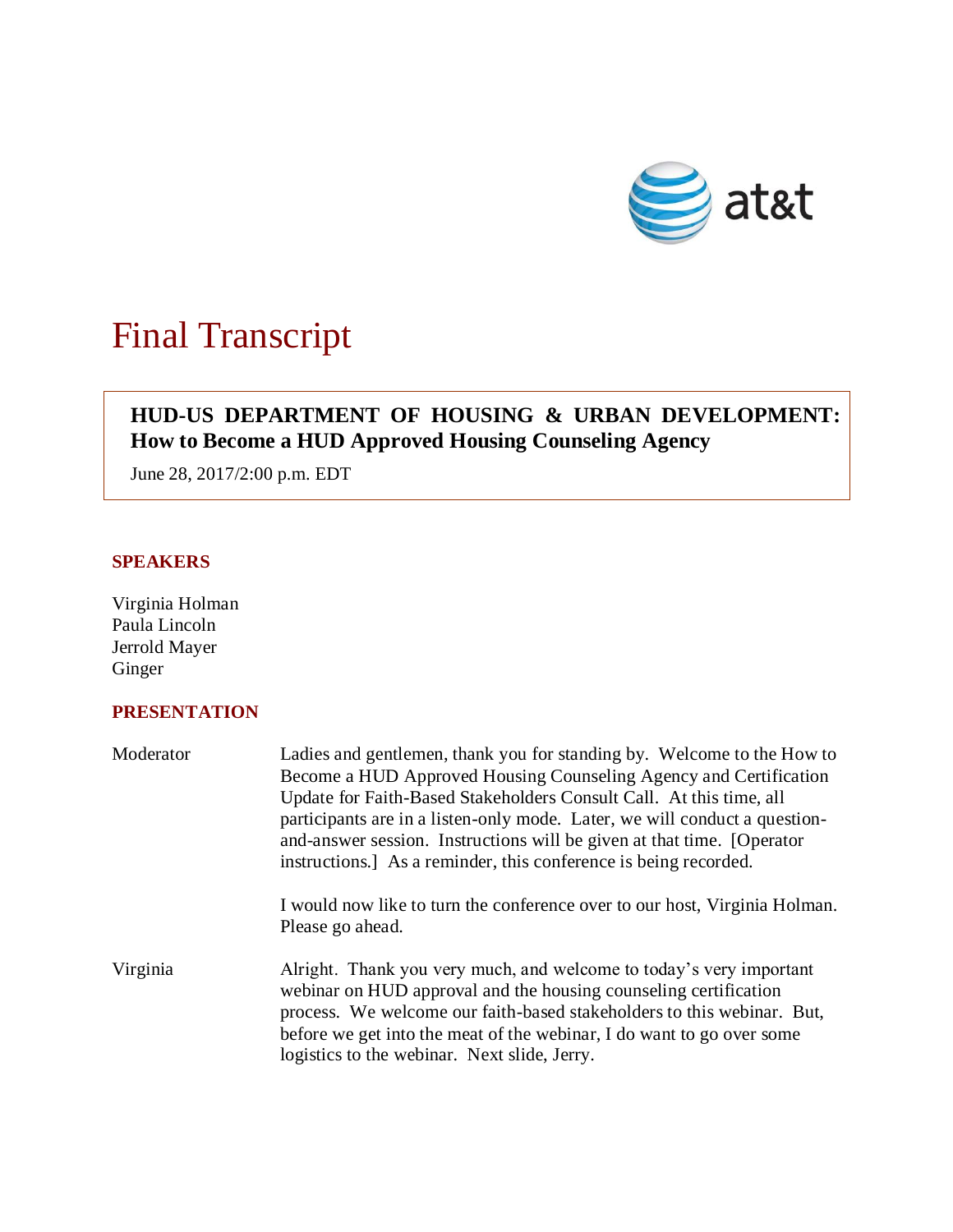As the operator said, the audio is being recorded. We will be providing a playback number along with the PowerPoint and a transcript in about a week, and these will be posted on the Office of Housing Counseling's webpage at HUD Exchange. We'll send out a listserv when that archive is available. All of your lines are currently muted.

I did, this morning, send out the PowerPoint to you all who had registered. They are also available for download in the control panel on the right-hand side of your screen, so if you just go to handouts and then click on the presentation, you'll be able to download it.

We do want to note that this webinar is closed to the press. If there are any press on the line and are interested in knowing about the topic, you need to contact HUD's Office of Public Affairs. Next slide.

We will be having a question-and-answer session at the end. We're not having polling questions today but when we do get to the question-andanswer session, the operator will give you instructions on how to ask those questions. Next slide.

We have some other ways that you can ask questions because it's really important to us that one, we know what your questions are and that we get you the answers. Again, the panel on the right-hand side of your screen has a box that's labeled questions and you're able to type in your question, and we will be able to see that and respond to it as appropriate. We'll try to get to as many of those questions today as possible.

After the webinar is over or at any time in the future you have a question, you can send it to [housing.counseling@HUD.gov](mailto:housing.counseling@HUD.gov) with the webinar topic in the subject line so we get it to the right person for a response. Next slide.

If for some reason we do open all of the lines, please mute your phones at that point so your background noise is not distracting to everyone else. Next slide, please.

There is going to be a brief survey that will come up at the end of the webinar and please take a few minutes and fill that out because it's really important to us, in our constant efforts to improve our webinars and training, to hear what responses and what works and what doesn't work from you all. Next slide.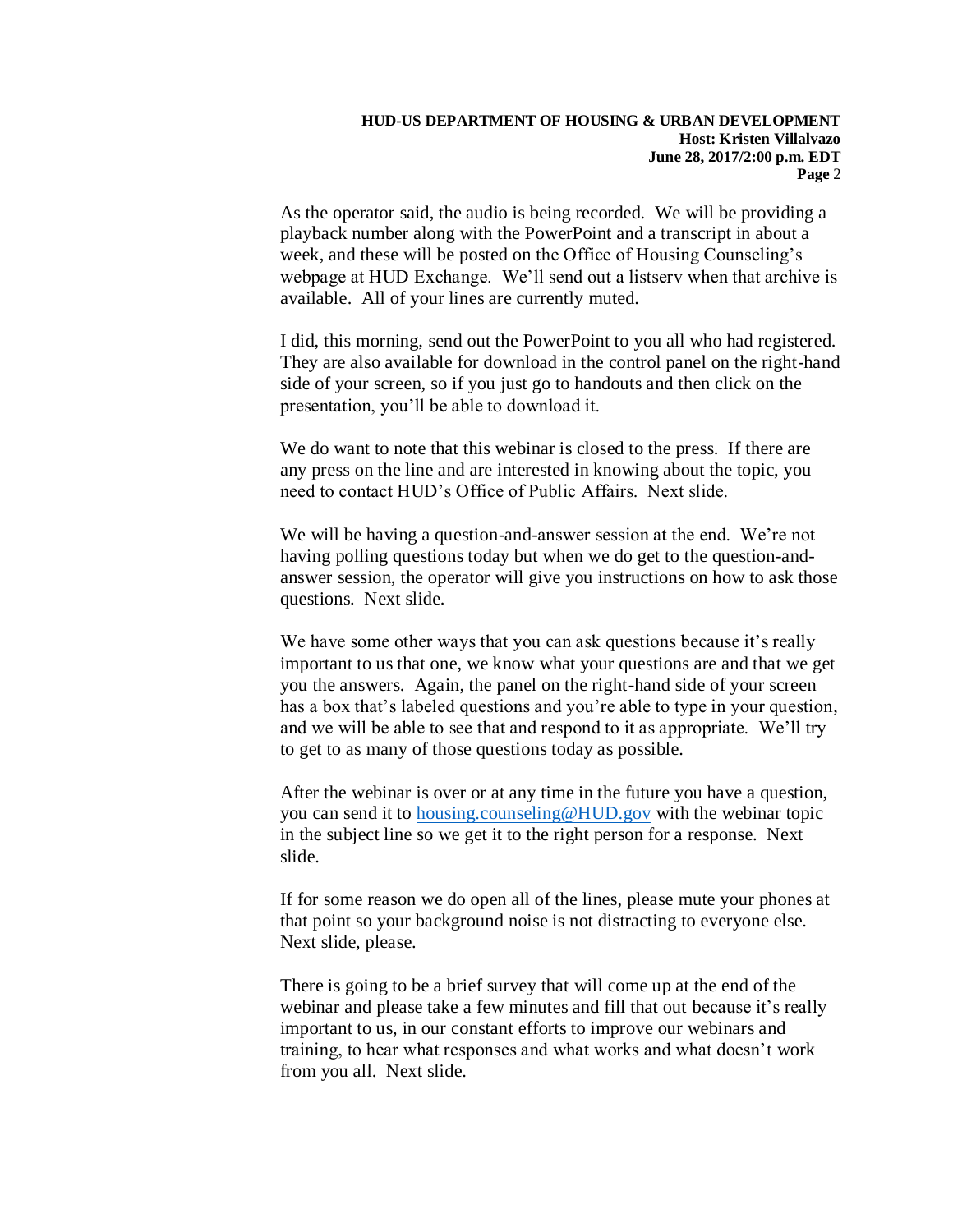|       | Also, if you have logged into the webinar, you're going to receive a thank<br>you for attending email from GoToWebinar, and that's, generally, within<br>24 to 48 hours, but the email is going to say this is your certificate of<br>training. Please be aware that there is no attachment to the email. It is<br>that email message, so print it out and save it for your records in case you<br>need to demonstrate to someone that you have, in fact, taken the training.<br>Next slide. |
|-------|----------------------------------------------------------------------------------------------------------------------------------------------------------------------------------------------------------------------------------------------------------------------------------------------------------------------------------------------------------------------------------------------------------------------------------------------------------------------------------------------|
|       | And, at this point, I would like to turn the webinar over to Paula Lincoln,<br>the Director of the HUD Center for Faith-Based and Neighborhood<br>Partnerships. Paula?                                                                                                                                                                                                                                                                                                                       |
| Paula | Thank you, Virginia. Good afternoon, everyone. My name is Paula<br>Lincoln, and I'm the Director for HUD's Center for Faith-Based and<br>Neighborhood Partnerships. Welcome and thank you for joining our<br>webinar and conference call series with faith and community leaders.                                                                                                                                                                                                            |
|       | We've asked HUD's Office of Housing Counseling to collaborate with us<br>today to host this webinar because we often receive questions about how<br>an organization can become a HUD-approved housing counseling agency<br>and the eligibility requirements that they need to meet before they can<br>apply to HUD.                                                                                                                                                                          |
|       | Additionally, we've learned and we understand that there are some new<br>certification requirements for housing counselors who work for HUD-<br>approved agencies that will come into effect later this summer, and we<br>wanted to make sure that our stakeholders are aware of these particular<br>requirements.                                                                                                                                                                           |
|       | Our goal for today's webinar is to answer those questions for you and any<br>others with the assistance from the staff in the Office of Housing<br>Counseling who are our subject matter experts for this call.                                                                                                                                                                                                                                                                              |
|       | We also want to provide you with outreach and resource information<br>about HUD'S Office for Housing Counseling. As indicated earlier, we<br>will provide a question-and-answer segment at the end of the webinar with<br>the assistance from the operator.                                                                                                                                                                                                                                  |
|       | Before we get started, I'd like to provide a little background about HUD's<br>Faith-Based and Neighborhood Partnership office. Our office serves as<br>HUD's resource center for faith-based and community organizations that                                                                                                                                                                                                                                                                |
|       |                                                                                                                                                                                                                                                                                                                                                                                                                                                                                              |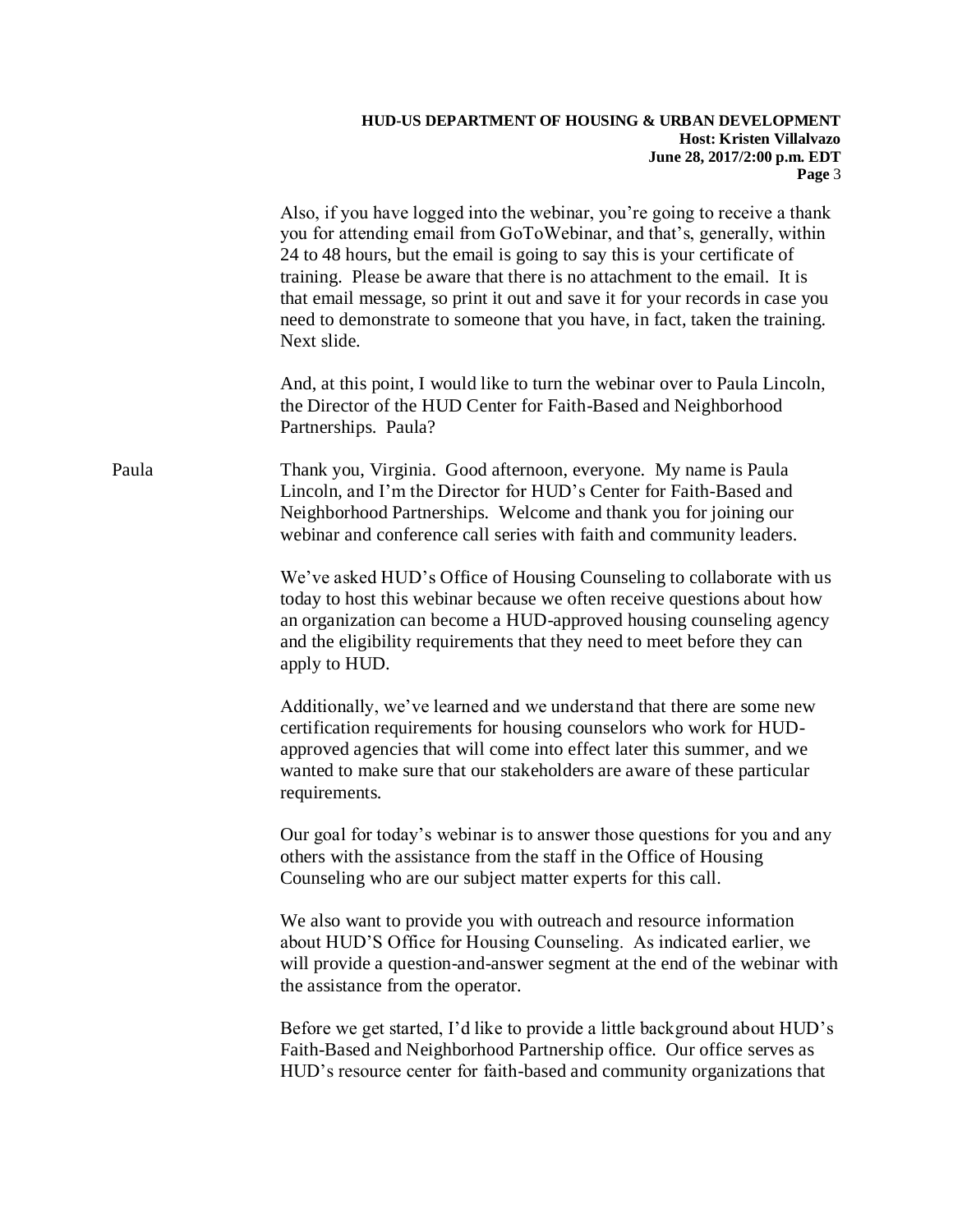seek to partner with HUD to address housing and community development needs in their local communities and neighborhoods.

The center builds partnerships with organizations and serves as a liaison between grassroots groups and the federal government to ensure that organizations have the latest information about HUD initiatives and programs as well as other federal resources available for their communities.

Today, our presenter from the Office of Housing Counseling is Jerry Mayer, who is the Director of Outreach and Capacity Building for the Office of Housing Counseling. And we also have, providing technical assistance for us today, Virginia Holman, and she's also in the Housing Counseling Office stationed in Richmond, Virginia. So, if we can go to the next slide and look at the agenda. Thank you.

Our agenda for today will cover what is a HUD-approved housing counseling agency, updated on the certification requirements for housing counselors, how to determine if your organization is ready to apply to become HUD-approved. And lastly, the resources available for the housing counseling program. So, I'd like to thank Jerry and Virginia for assisting us today, and let's get started.

Jerry Well, thank you, Paula, and especially thank you for the opportunity today to talk to faith-based organizations that are interested in becoming HUDapproved and especially their counselors who are interested in becoming certified HUD housing counselors. We're going to have a lot of information for everyone today on a variety of topics as you see in the agenda. So, without further ado, let's get started.

> Let's start with the HUD Office of Housing Counseling and what our mission is. Basically, our mission is to help families obtain, sustain, and retain their homes and we do that through our network of HUD-approved housing counseling agencies and their counselors.

> Right now, there's about 1,900 housing counseling agencies, and they deliver the services on behalf of the department to consumers. HUD monitors those agencies. We look out for things like conflicts of interest, and we monitor the quality of housing counseling.

> We also help connect agencies and clients through our website where we have a search engine that works on a map, and also there's another search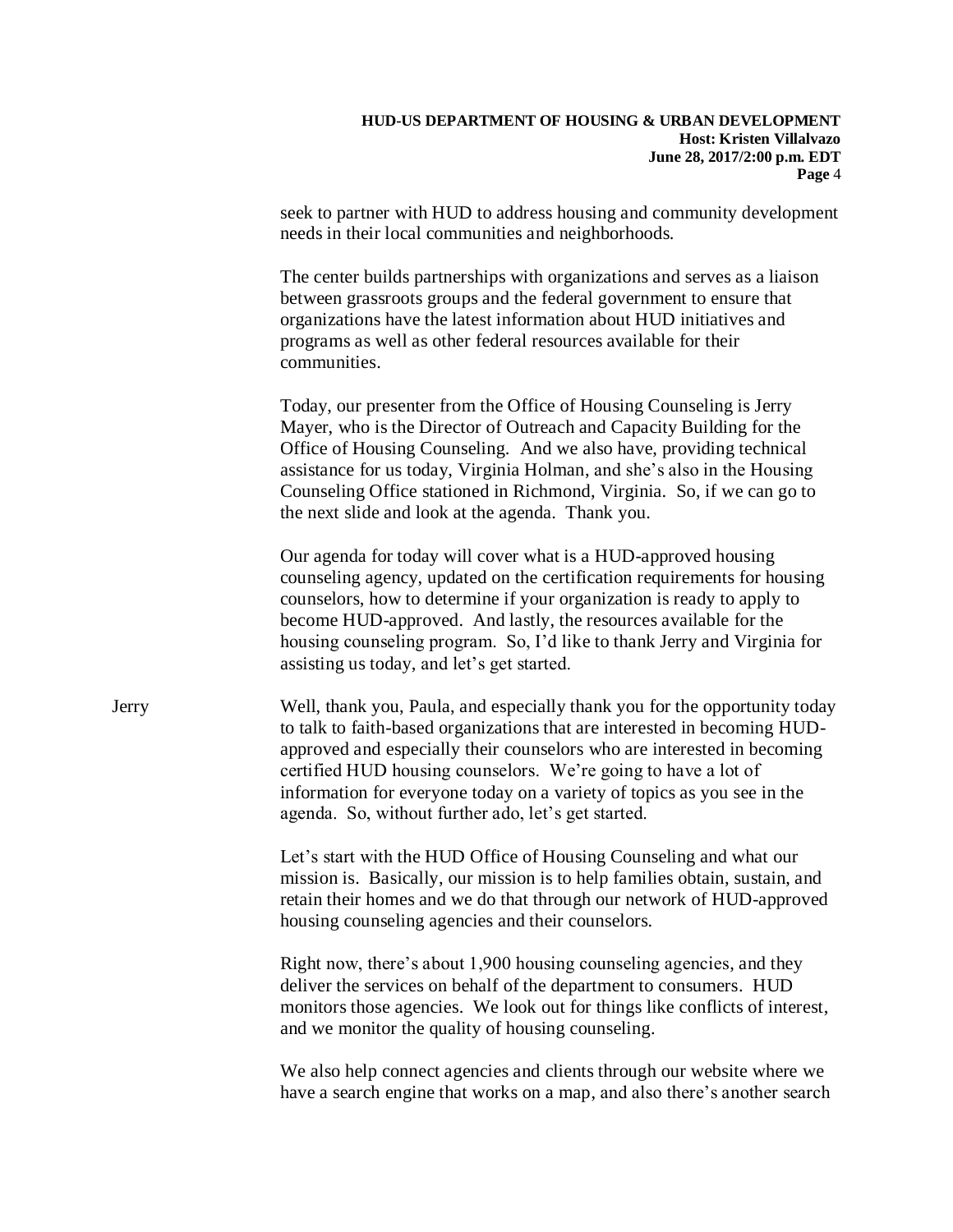engine out there that's run by the Consumer Financial Protection Bureau where clients can search for a counseling agency through zip codes. And, of course, we provide modest grant funding for qualified applicants. There's never enough money, but we do what we can with the amount of money that we are appropriated. And, we'll have more on that later in the presentation.

What is housing counseling? The definition from the Final Rule is, and I'll read it verbatim for you. Housing counseling is independent expert advice customized to the need of the consumer to address the consumer's housing barriers and to help achieve their housing goals. It must include the processes on this slide, and this is very important. I want you to really remember what we have on this because we're going to talk about this a little bit later. A unit of housing counseling, what does it constitute?

Well, it's generally the client intake, which includes collecting their demographic and financial information and their contact information. And the counselor also develops a budget, so they're really looking at things, also, like financial and affordability analysis and helping the client figure out how much money they have and how much they can budget and what they can really afford. This goes for rental, also.

An action plan, so that the client has a roadmap to follow, so that they can achieve their housing goals, and this is except for reverse mortgage counseling, of course because they know what they want. They want a reverse mortgage.

And then, any referrals to other services that might be required to help the client achieve their housing goals, and also a reasonable effort to follow up with the client and find out what the outcome was and how well they did. That is essentially what constitutes a unit of housing counseling. And remember these six items because we're going to talk about them later.

The services that are provided by HUD-approved housing counseling agencies: pre-purchase counseling and education; post-purchase, what to do after you're a homeowner; of course, foreclosure intervention counseling; the aforementioned reverse mortgage or HECM, as it's known in the industry, and that's for senior homeowners; rental counseling, of course, and that could also be landlord tenant disputes or helping a client go from their current rental situation to an improved rental situation; fair housing education, which is critically important because homeowners and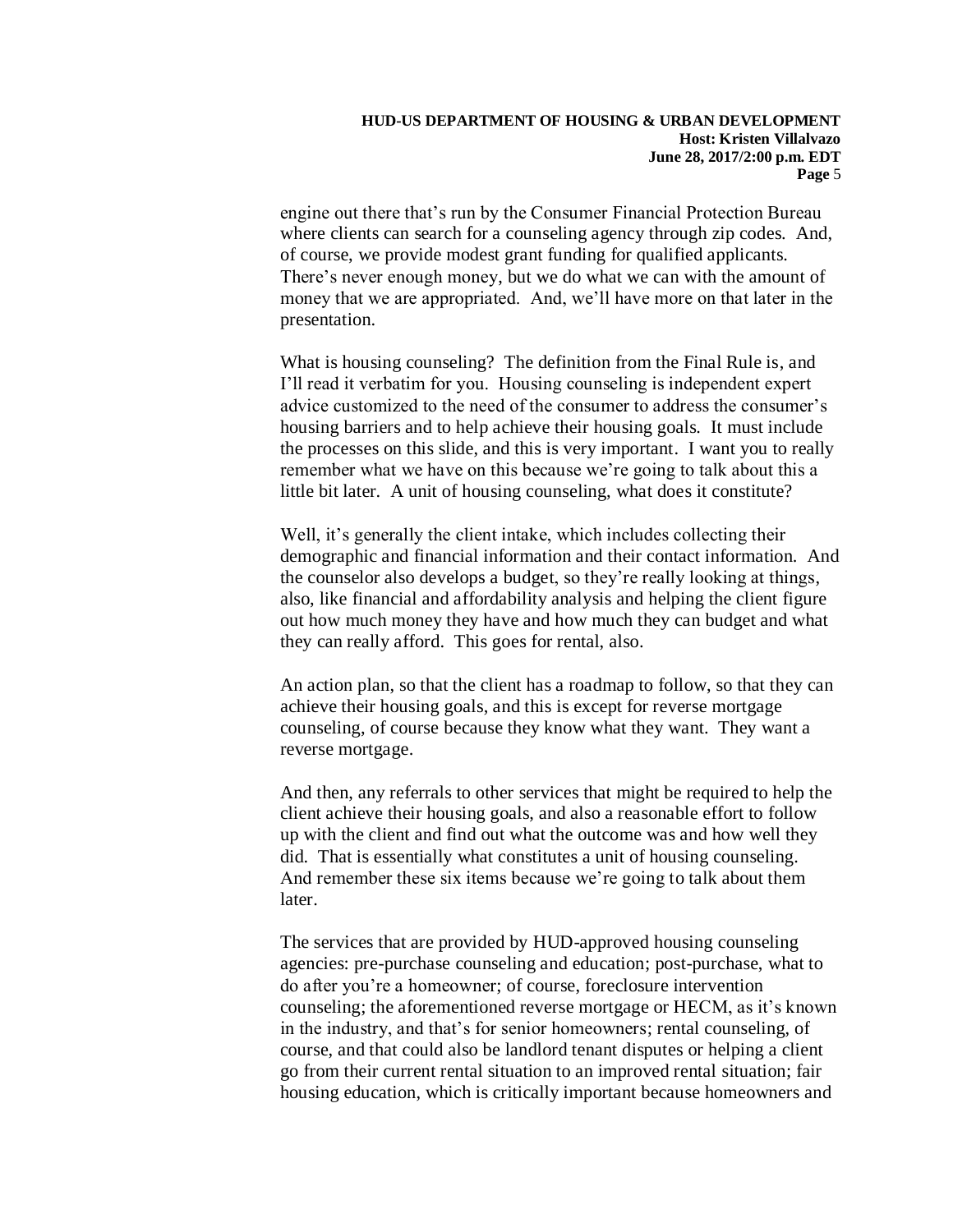renters need to know their rights; and also most important is homeless prevention counseling.

Our counseling agencies play a very important role in helping homeless folks find shelter and improve their situations. Default education is something our counseling agencies do. Teaching consumers how to avoid problems with their mortgage is very critical.

And, of course, those pre-and post-purchase education workshops that help clients prepare for home ownership and understand what they can expect from the mortgage process and how to find a real estate broker and then how to be a good homeowner, and what to expect there, and how to budget for all of the utilities and things like that.

Some of the other services that our counseling agencies provide, and you may recognize some of these because you may be providing some of these right now. That is down payment assistance, and that's usually education or working with a local municipality to manage down payment assistance, and help homebuyers out with that down payment; emergency utility assistance; job training; daycare; food banks; disaster recovery information, which is a very important field, especially in states that are prone to disasters; homeless shelters and low-income housing.

Just to give you an idea of the activities of the Office of Housing Counseling, in FY '16, and we don't have a full dataset for FY '17, that's why we're showing you '16. We saw through our counseling agencies about 1.2 million clients, and you can see from this pie chart the different activities that our agencies were involved with.

The largest share is the purple share at 32%. That's your group education which is mostly homeownership education, first-time homebuyers, a little bit of rental education in there, as well. But it's mostly first-time homebuyers. Then, pre-purchase, which is the orange slice there, at 19%, is a growing area as well for us. And if you were to add the two of those up, you're up around 50% of our total activities.

Now, the green slice of the pie, that is your mortgage delinquency counseling, and that nationally is up around 26%. There is some variation on this chart when you go state by state. If we were looking at this chart in 2009, the green would have been three-quarters of the chart, but luckily the economy has improved. People are more interested in purchasing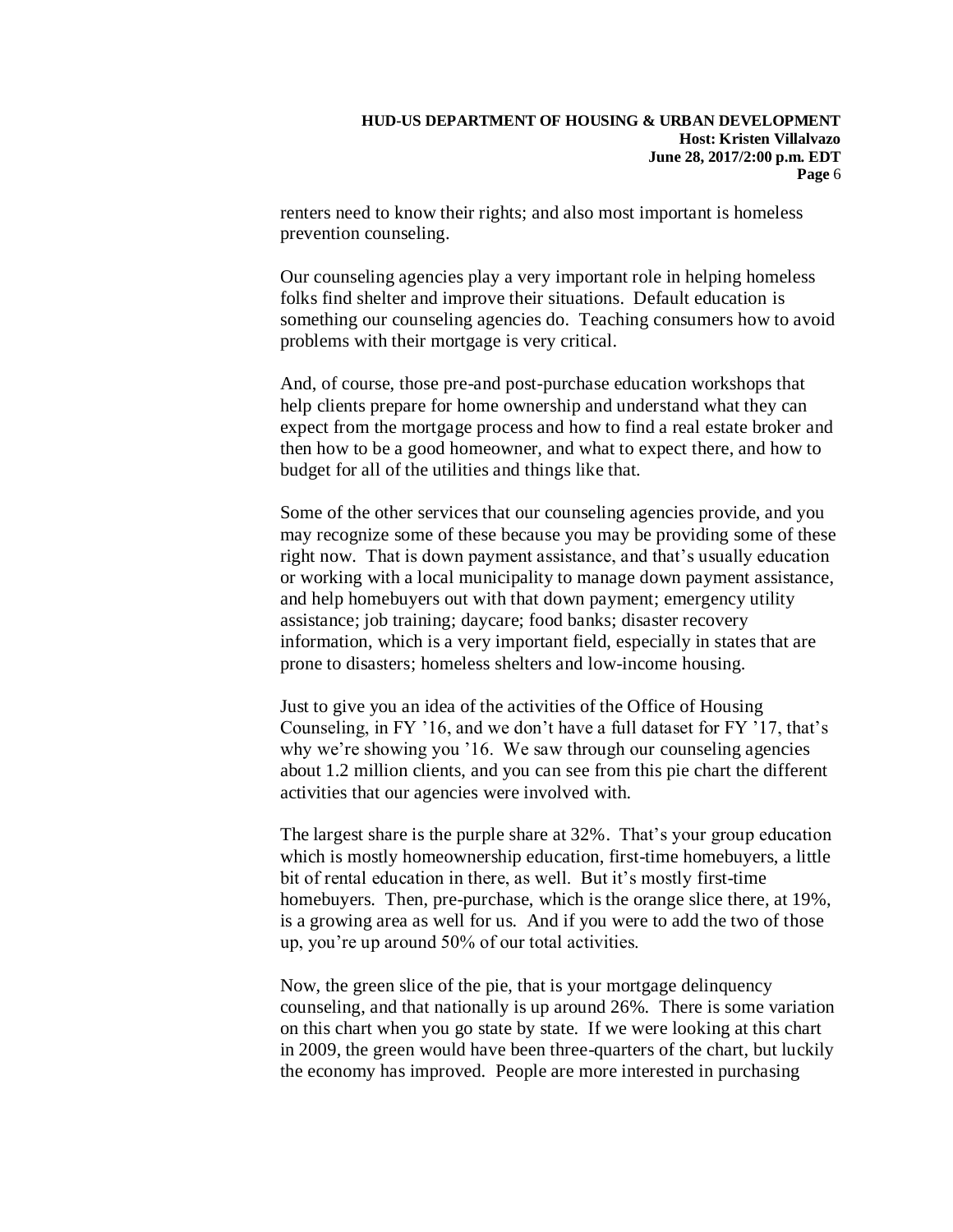homes, so the group education and the pre-purchase counseling have really grown a lot.

The post-purchase counseling, which is that dark purple at 4%, could also, probably, be included in that total as well. So, we're probably getting closer to 54%, 55% when you add it all up, and it'll probably continue to grow as the mortgage delinquency portion of the pie continues to shrink.

We do about 10%, nationwide, of our counseling total is rental counseling. About 7% is that reverse mortgage counseling and probably, in my opinion, the most important one is homeless counseling, but it's only at 2% and we're looking for an improvement in that area. We're looking for new partners who are homeless service providers to join our network, and we really want to engage more on homeless counseling because it is a huge problem facing communities all across the nation.

What are the benefits of HUD approval? Number one is credibility in the community, with your partners and lenders and the clients and the families that you serve. When you can say that you are HUD-approved, you have something that you can point to and it gives the consumer confidence that your organization has been vetted by HUD and is a participant in our housing counseling program.

It also gives you access to scholarships for training from our training NOFA partners and that's organizations like NeighborWorks and Rural Community Assistance Corp, NCRC and National Council of La Raza, who all get money from us to train you. They provide scholarships, and sometimes those scholarships also include funds for travel to like a NeighborWorks NTI that might be going on. For instance, there's one going on in August in Pennsylvania in Philadelphia. HUD-approved agencies are able to get scholarships and able to go take that training for their executive and their counseling staff.

You also get access to technical assistance from the Office of Housing Counseling and we help with capacity building and we provide training. All of our training is always free, and like I said, through our training NOFA partners, you can also obtain scholarships. So, there's a tremendous value in terms of capacity building and career development for your counselors when you become HUD-approved.

In addition, you get wider visibility and access to your clients through our website, which we talked about earlier. We also have an app that folks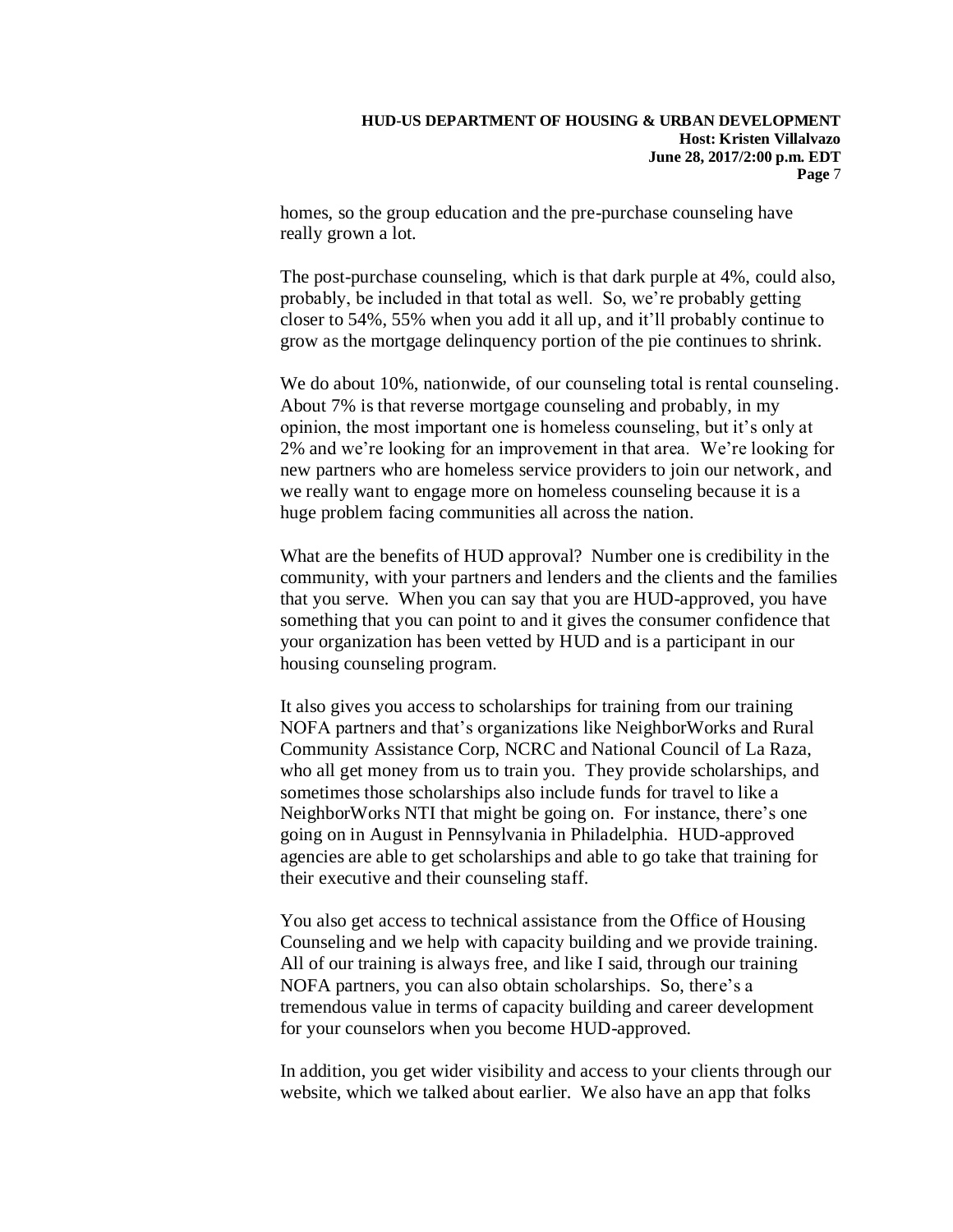can download to find a housing counseling agency, and we have a toll-free referral number, as well.

Also, third party funders or other funding sources often require as a term of their grants, or funds that they provide, that the applicant has to be a HUD-approved agency. So, HUD approval also opens up some of those other funding sources that you can access to help fund your housing programs.

Now, let's talk about housing counselor certification. We published a Final Rule on December 14, 2016. Now, the final compliance date for that rule on certification is going to be August 1, 2020. And, we also published a Federal Register notice on May 31<sup>st</sup> announcing that we're going to start the housing counselor certification exam on August 1, 2017. The final compliance for that will be three years later on August 1, 2020.

Some of the benefits of certification, and the one I think is most important, is that we're going to be creating really a professional recognition for housing counselors that will put them on par with any other real estate professional that is involved in a home ownership transaction.

Just about everyone has a license or a certificate or a professional designation. Whether they're the real estate agent or the loan officer or the appraiser or the title person, they all have some sort of professional certificate of recognition. And now housing counselors will have that same level of recognition on a professional level.

This will elevate the value of the program for consumers. We're going to be changing up our messaging, and it's going to be more geared towards telling consumers to ask for a HUD-certified counselor working at a HUD-approved agency. And that will set apart housing counselors from other entities that provide advice in the real estate area.

Housing counselors will have broader knowledge, after having studied for the exam, and they will be providing better counseling. This will also help consumers avoid scammers and con artists because they won't be able to show that they are a HUD-certified housing counselor. And, also, again, as we mentioned earlier, HUD-certified counselors and HUD-approved housing counseling agencies will be able to take advantage of various programs that are out there with grants and scholarships for training, and that has tremendous value.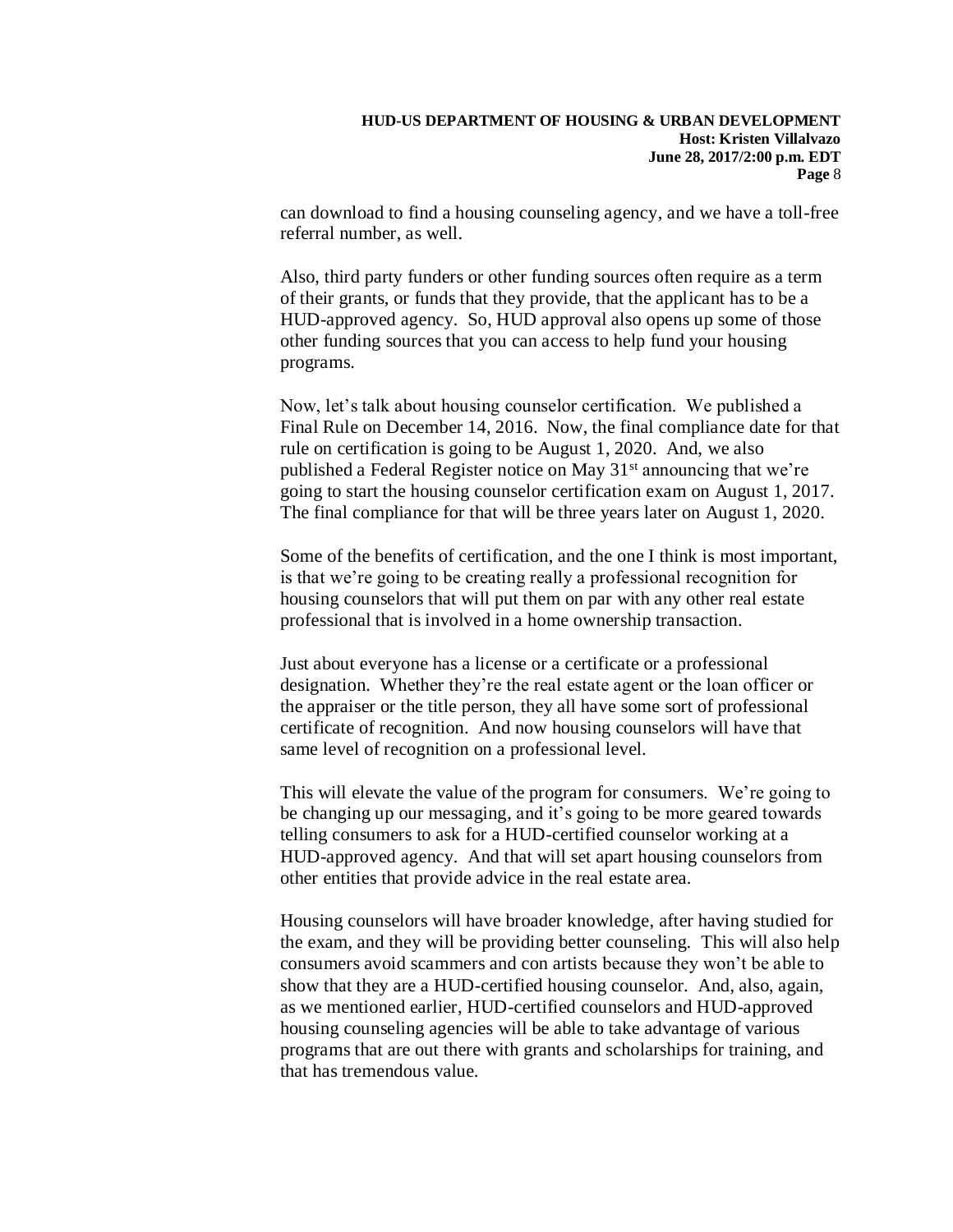Some of the key provisions, very important, is that all housing counseling provided under or in connection with all HUD programs must be performed by a HUD-certified housing counselor by August 1, 2020. That's three years after we start commencing testing, so it is our grace period.

A HUD-certified housing counselor is a housing counselor who has passed the HUD certification exam and works for a HUD-approved housing counseling agency. Our exam is public information, and anyone can plunk down their money and take the exam, but only housing counselors that will be certified will be those who are actually working for HUDapproved housing counseling agencies.

We're going to develop a system whereby the executive directors of housing counseling agencies will be able to certify and approve those counselors that work for them that pass the exam. If you're not working for a housing counseling agency, you would never come up in the system and would be unable to be certified by anybody.

Housing counselors will need to pass the certification exam, which will cover six major topics. We'll get more into that in a minute. They only have to pass the certification exam once. They are certified for life. There are no continuing education requirements.

Housing counselors will have active certificates as long as they are working at a HUD-participating or approved housing counseling agency, and we'll be watching and verifying this through a system that we're developing. Once a housing counselor leaves the employment of that HUD-approved agency, then their certificate goes inactive. When they pop up back at another housing counseling agency, it will be reactivated. There'll be no need to retake the exam. They will already be in our system.

Now, counselors can become certified as soon as the exam is available on August 1, 2017. You have three years to do this, 36 months. There is no need to rush the system on August  $1<sup>st</sup>$  even though we built it so that it could handle that capacity. We would recommend that, perhaps, if you have several people at your agency, one person take the test and be a pathfinder for your agency and then report back what they can expect.

That way it will help demystify the process for the rest of the counselors at the agency and take the stress levels down a little bit. Some people get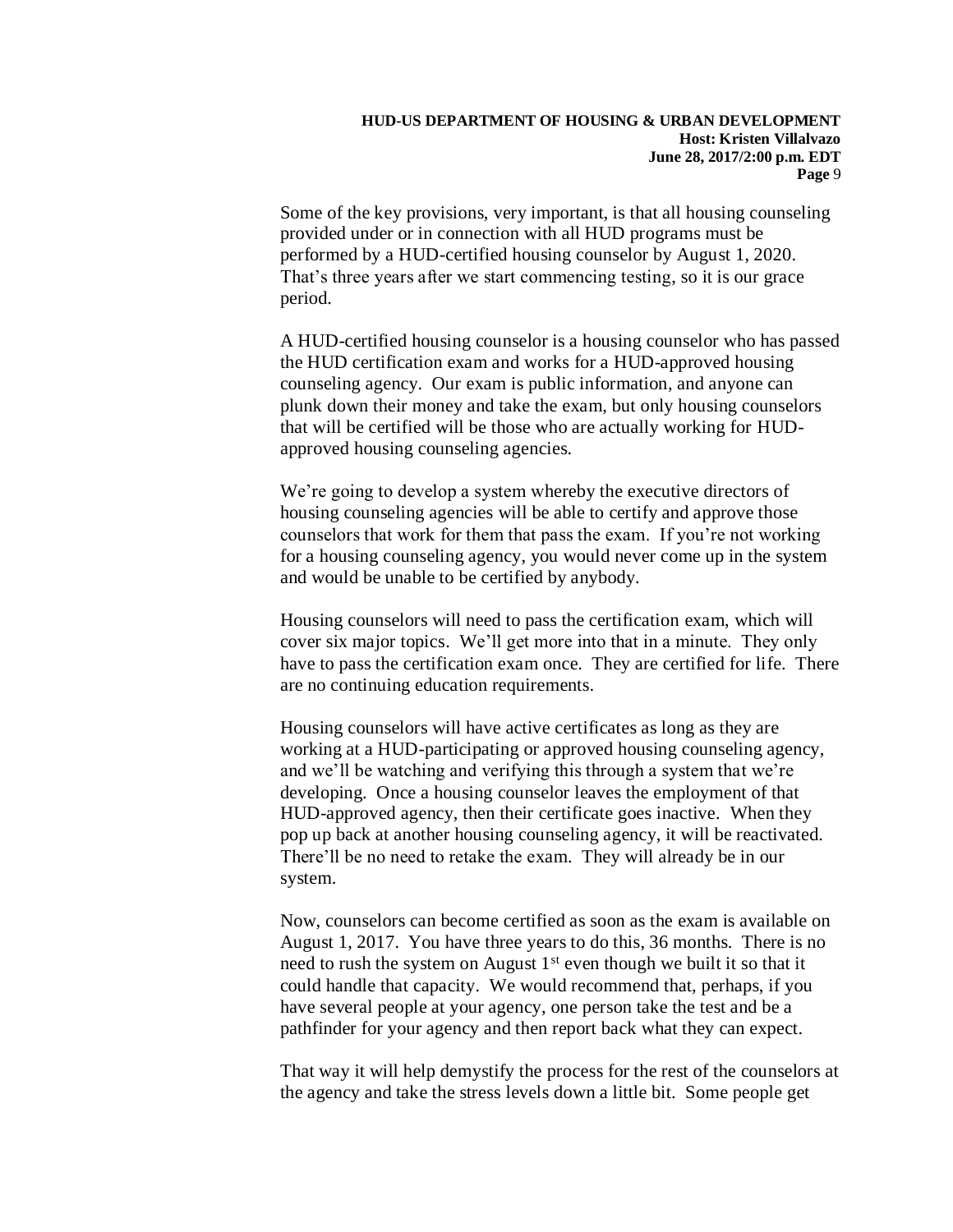very stressed out when they're about to take exams. So, that's probably a good strategy, but you do have three years to do it, so you don't have to rush out on the first day and do it.

Now, there'll be six major topics of testing: financial management; property maintenance; responsibilities of home ownership and tenancy; fair housing laws and requirements, extremely important to learn; housing affordability; and finally, avoidance of and responses to rental and mortgage delinquency, and the avoidance of eviction and mortgage default.

The certification exam can be found at [www.HUDhousingcounselors.com.](http://www.hudhousingcounselors.com/) That's a special website that we built for this exam. Counselors can go on right now and establish a user account to prepare for the exam, and it's a good idea to go on there right now and look around and establish your account.

We also have our free study guide up right now that you can look at, and we're going to be uploading very soon a free practice exam for you to use before you have to take your certification test on August 1, 2017. The exam will be proctored online, which means you'll be sitting in front of a webcam and the proctor will be monitoring you as you take the exam. Or, it can be done at a live proctoring site, sort of sitting in a classroom taking the test.

The exam will cost \$60 to do it online and \$100 if you want to go to a proctoring site. The cost of the exam is directly related to deferring the cost of running the program in the first place. The exam will be available in both English and Spanish, and you can take the exam multiple times until you pass, but you must pay the fee each time you take the exam, and you see, that's where that free practice exam is going to come into play.

You can hone your skills on that practice exam as much as you want, until you feel confident that you can pass the certification exam when you plunk down your money. This will help save your agency the cost of you having to retake the exam more than once, and it will give you that level of confidence that you need so that when you do plunk down your money and take that test, you'll be confident that you'll be able to pass.

I am very certain that an experienced housing counselor who avails themselves of the free study guide and the practice exams and maybe even takes some courses that are offered for free through our training partners,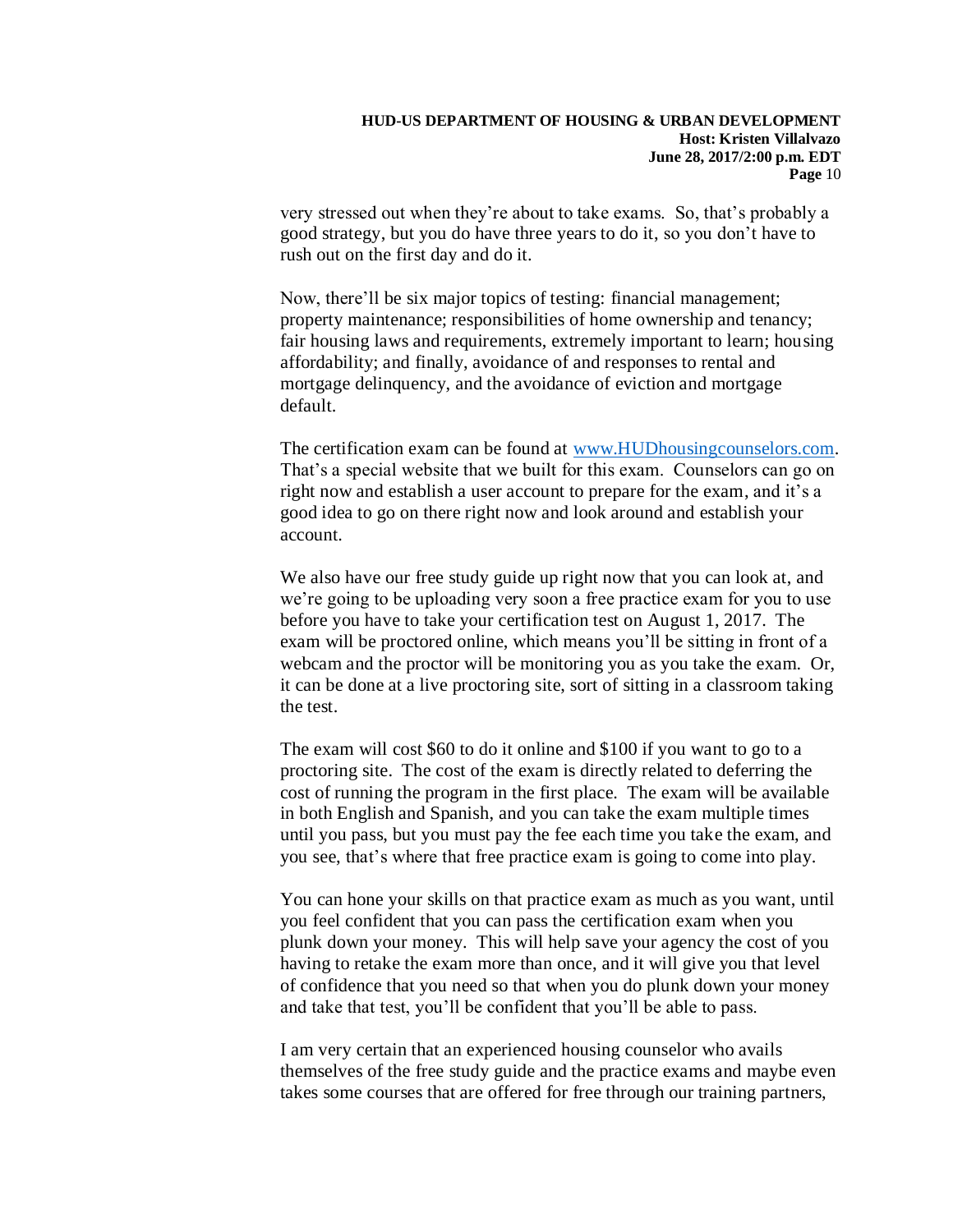will be very well prepared when you consider their experience as a housing counselor.

None of this will be new material to an experienced housing counselor, and I am very certain that housing counselors, if they study, if they apply their experience, if they take the practice exams, will have no trouble gaining certification through HUD. We are going to start, like I said, on August  $1<sup>st</sup>$  with the testing, so get ready by registering with the exam site as soon as you can.

We talked about how you can prepare. Once again, I'll go through it again—study, practice exams, take courses through our partners, and create your user account.

Let's talk about what's not housing counseling. We've already talked about what is housing counseling, but a lot of agencies are wondering how are they going to be affected by this rule, and will they have to provide services with a HUD-certified counselor and become approved or not.

Some of the things that are not housing counseling are services that provide simple housing information or placement or referral services, but don't do what we showed in that early slide, those six items that are a unit of counseling, starting with that client intake and the budgeting and the financial analysis and the action plan and the followup and all of that record keeping.

If you're not doing all of that in the service you're providing now, then that's not really housing counseling and may not fall under the rule. However, you should pay attention to the funder for that program, whoever is providing you a grant to do that or providing funding for it because they may insert into their grant agreement that the service must now be performed by a HUD-certified counselor. So, look out for that because that could change what you're doing right now.

Other things that are not housing counseling are routine administrative activities like program eligibility determinations, simple client intake or simple case management. And case management that provides housing service that are incidental to some larger program like housing of people with AIDS or emergency shelter grants of a continuation of care may not be housing counseling.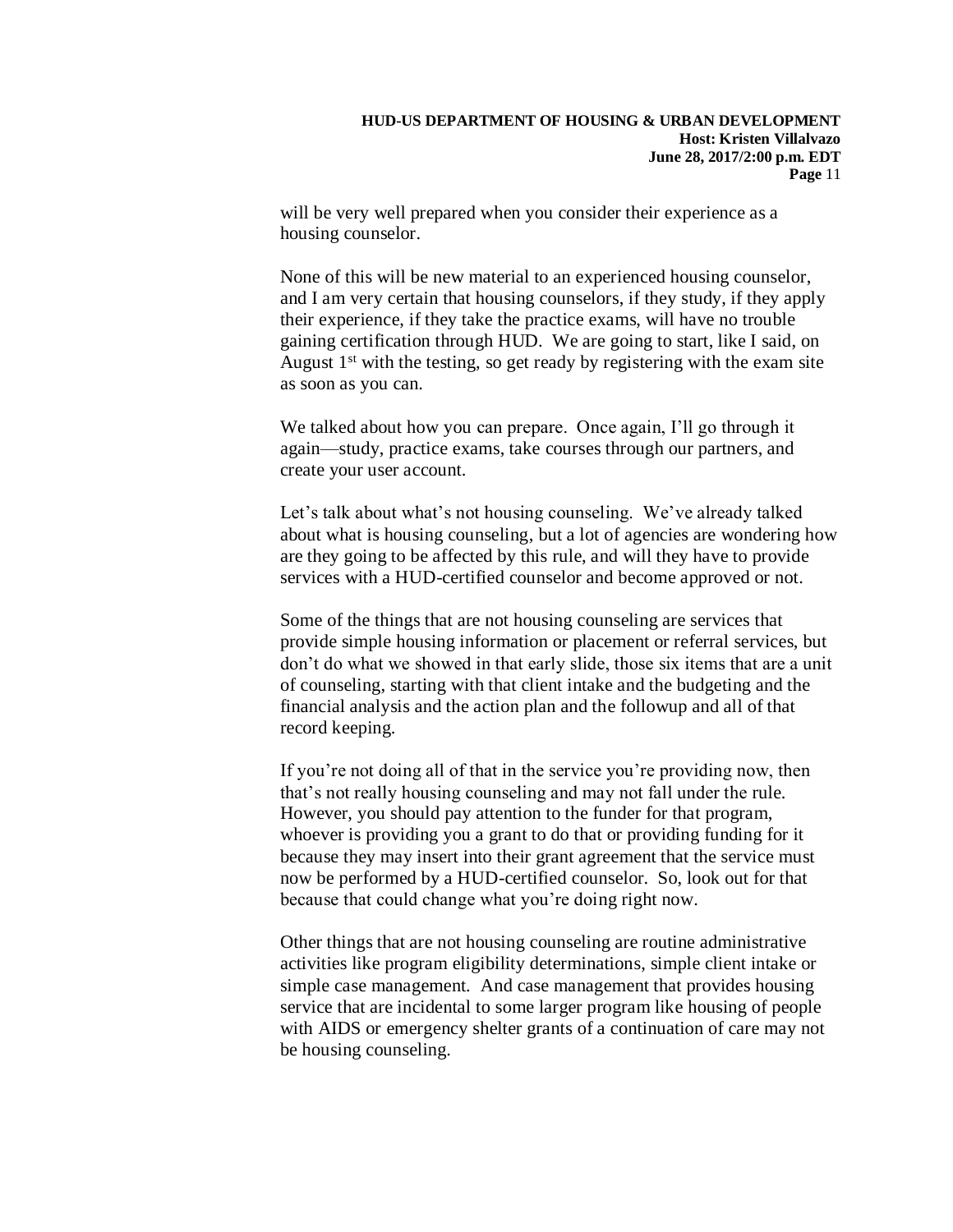And also, fair housing advice and advocacy, which is limited to just processing the complaints and filing claims, that's not housing counseling either. So, if you're doing any of these activities, you may be okay and not have to become certified.

So, what are some of the options for agencies that may find that they are affected by the rule? Well, they can apply to HUD for approval or they can join up with one of our intermediaries or a state housing finance agency and become an affiliate. They could also partner with an already existing HUD-approved housing counseling agency who could do the counseling for them on their behalf.

They could create an informal or a formal referral agreement that would further that. We would also like to see funding agreements so that the counselors are, of course, compensated for what they're doing. Another thing is that the agency could modify their program to be compliant. They could back off some of the things they're doing so it doesn't fit the definition of housing counseling.

If everything is not necessary to serving the client that they're doing, they may look at dialing it back a little bit so that it doesn't fall under the rule. And then the one we don't want to see is to stop delivering those housing counseling services. There are a lot of needy people out there, and we want to see as much counseling going on as possible to help consumers, so that's the one we'd like to talk to you about before you decide to stop doing it, because maybe we could help you out on that.

How to become a HUD-approved housing counseling agency: There are eligibility requirements, generally. You need to be a  $501(c)(3)$  or  $501(c)$ , a nonprofit or a unit of local government. We need to have a clear and concise and comprehensive housing counseling and education program that we can review.

There should be a team of counselors at your agency, and you should also be able to identify the industry partners and local government partners that will help you carry out housing counseling and enhance the quality of information that you have.

You would need to demonstrate that your program has the resources to run a successful housing counseling program, and you would need to evaluate your present program to see whether or not you have that track record of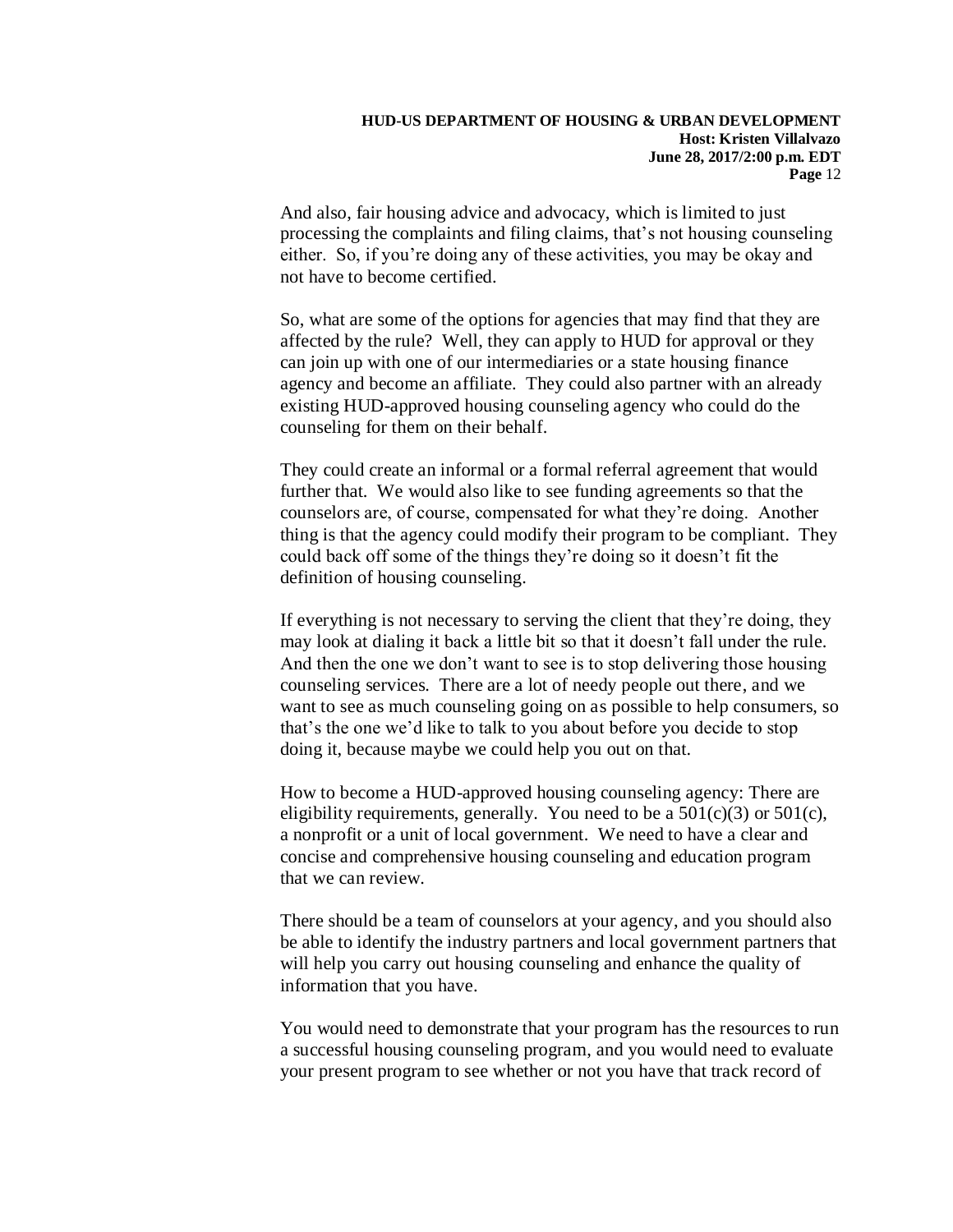running your successful program for at least one year, since we have an experience requirement.

One thing to keep in mind, recipients of federal funds are prohibited from requiring religious instruction, counseling or conducting mandatory services or exerting religious influence over the client as a provision or a condition of receiving housing counseling assistance.

This is also similar to what we have in our disclosure agreements about, for instance, lending. If your agency were running a lending program, you couldn't make lending and obtaining a mortgage through that agency a condition of receiving housing counseling. So, participants and clients have to have the freedom to obtain housing counseling without any strings attached, basically.

So, some of the eligibility requirements, like I said, are nonprofit status, state and local government are all acceptable, one year experience providing housing counseling or something substantially similar, one year of operation in a proposed geographic service community area and demonstrate that they have sufficient resources to carry out a housing counseling program.

Here are eight steps that will take you through what the approval process is, and the first is to visit our HUD Exchange website and there's a link to how to become a HUD-approved housing counseling agency that will help you in evaluating whether you're ready and getting your application together.

We just posted recently our housing counseling agency eligibility tool, which is very helpful for prospective agencies. It's sort of a decision tree, and what it does is it takes you through a series of questions. If you are able to answer all of the questions, then you are probably eligible to proceed with an application. If you find that you're unable to answer some of the questions or your answer isn't compliant with the questions in the eligibility tool, it will give you a report that will tell you where your application deficiencies might lie and enable you to work on those so that when you do submit an application, you'll know what to expect.

When you're done with the eligibility tool, you'll be connected with one of our application advisors, and all you have to do it email [housing.counseling@HUD.gov](mailto:housing.counseling@HUD.gov) and ask to speak to an application advisor. We will assign a live person who will talk to you about your application,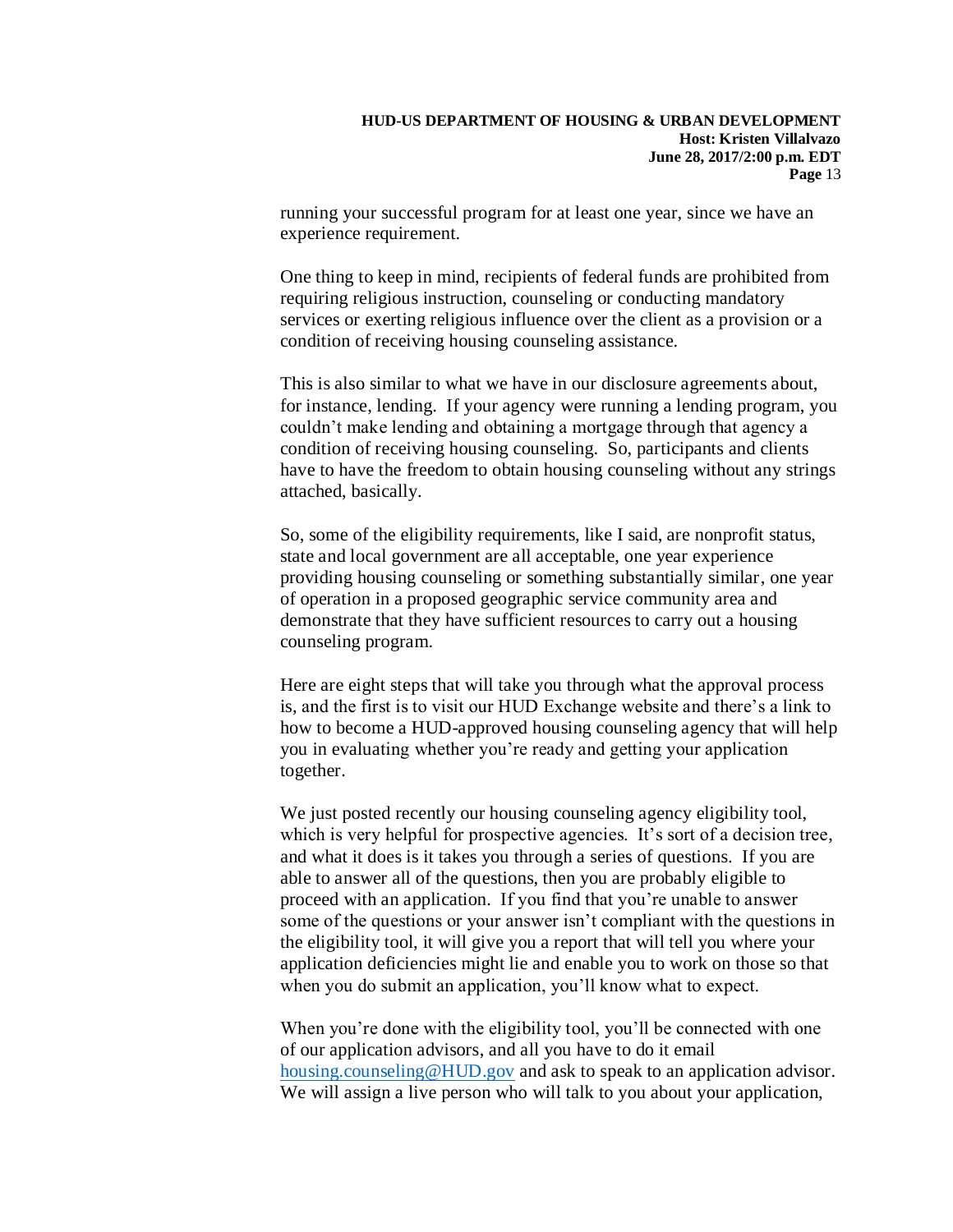help you with those deficiency areas, hold your hand through the process of completing your application and route it properly to a reviewer so that your application can go into our review system.

It generally takes between 30 and 60 days for an application to pass through our system. The completeness and quality of your application would be very important. Really great applications generally make it through in about 30 days, but if there are deficiencies or problems that involve our reviewers having to come back to you and ask for clarifications or missing documentation, that could make the application take a little bit longer than we would like, and of course, than you would like.

So, working with that application advisor is key to ensuring you have a complete and very good application so that it can sail through. The application would include a lot of required documentation, which you will learn about from talking to the application advisor and looking at the website, including HUD form 9900, which really lays out for you everything that you need to assemble in your application.

Then you would submit your application electronically to HUD via email. You would be working with a HUD reviewer during that 30- to 60-day period and then, hopefully, if everything works out and your agency is qualified and your documentation is complete, you would receive HUD approval.

Once you have HUD approval, you will be assigned a HUD point of contact who is another live person who will be sort of your shepherd through HUD's program and help you navigate all of the issues that surround being HUD-approved, from putting in your reports to getting technical assistance and training and also, help by monitoring your organization to make sure that all of the obligations for HUD approval are being met.

Now, that eligibility tool, just to go into a little more depth on that, it basically walks potential agencies through the required criteria for HUD approval. It will plug you into educational materials on becoming HUDapproved that you can review. It really streamlines the process by weeding out agencies that are not eligible for HUD approval, for profits and individuals that would like to be in our program.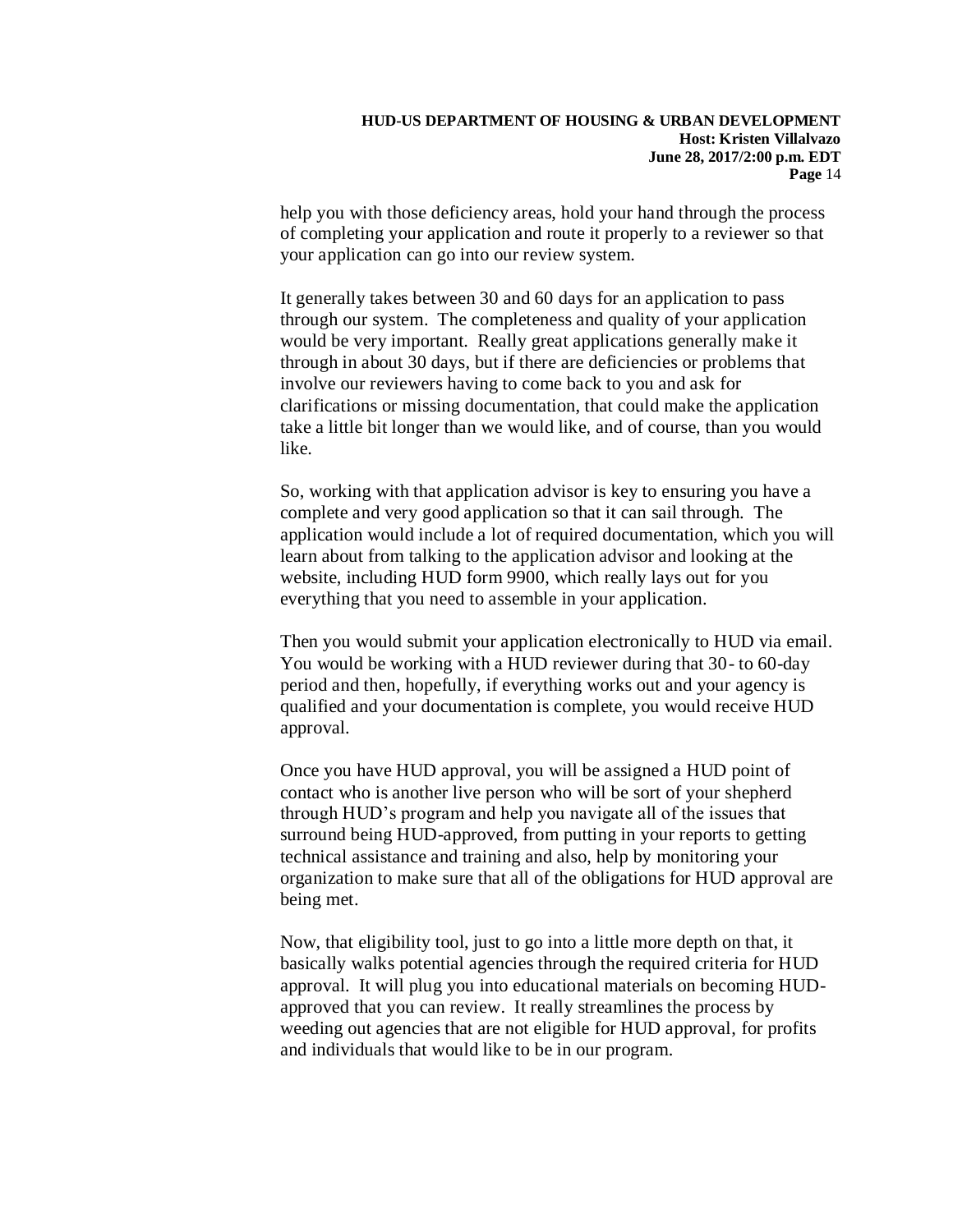Previously, we were accepting applications from all comers, and we really have to, but when you use the eligibility tool, you can really self-assess whether your application makes sense for your organization and meets the requirements for HUD. It has helped us unclog our pipeline of applications and serve qualified agencies quicker and more efficiently.

Really, the best part and my favorite feature is that user report because if you're thinking about putting in an application and you have that user report that you can look at, you can follow up point by point and polish your application to make sure that it would be responsive to all of our requirements and that you're a qualified agency.

The eligibility tool, remember, doesn't replace our formal application review, it just helps you through that review. This is what the eligibility tool looks like. You create a user account on the HUD Exchange, and you can just get started by clicking that sign in button. The link below will take you right to the eligibility tool, so if you download this handout on your screen to the right, you can click the link and you can start using the eligibility tool right away.

Again, to access an application advisor, we want you to email [HUD.counseling@HUD.gov](mailto:HUD.counseling@HUD.gov) and schedule an appointment with an application advisor. Just insert in your email subject line appointment with HUD housing counseling application advisor, and the customer service will route your email directly to one of their advisors who will contact you within 24 hours to 48 hours.

Some of the regulations that you need to know about on eligibility, we have a video that is at the link here that would give you an overview introduction to housing counseling through some online training. It's a self-pace training video. We also have our federal regulation on approval criteria which is linked here, our handbook, of course, and our website, which has guides and tools and toolkits and all kinds of things on it that you can use to help evaluate your program and look at what HUD has to offer and what our different programs are.

Let's talk about applications and some of the common deficiencies that we see on applications. This is in no particular order, but one of the most common things we see is that the entity that is applying has no authorization to perform housing counseling, either from its board or in its charter or in any of its documentation. We need to know that the agency that is applying is authorized to perform housing counseling, so that's one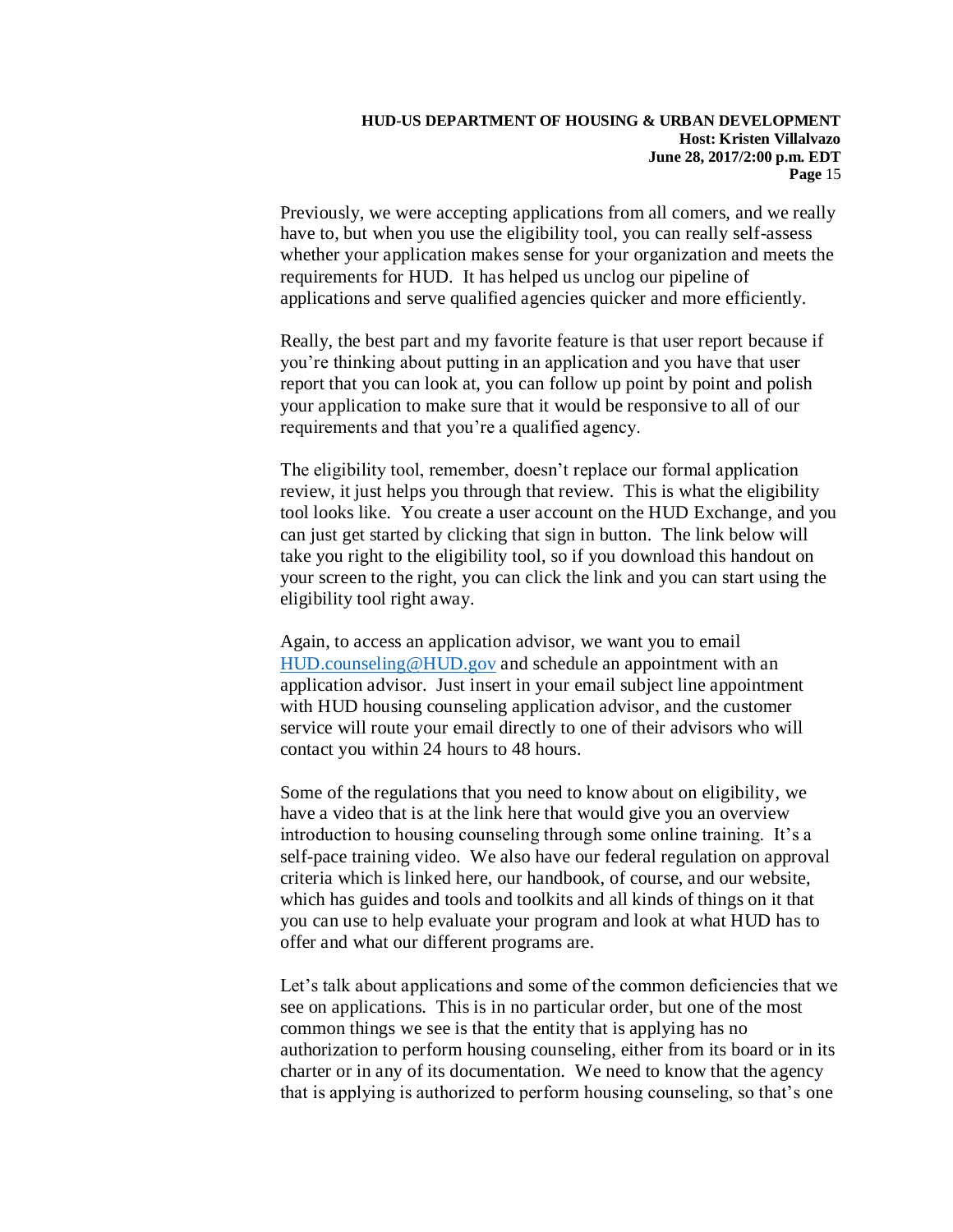of the things that you're going to want to look at and make sure that your corporate documents include housing counseling as an authorized activity.

Work plans: We have a toolkit, specifically, on work plans that you can review, but very often we find that work plans are incomplete. And one of the most glaring and oft found deficiency is that there's no description of housing counseling activities in the work plan. Be very careful with your work plan to make sure that housing counseling is one of the functions that you're covering in that work plan.

Another is that applicants get a little check box happy sometimes, and they check off all different types of housing counseling services and areas than they're really qualified for. So, you want to start modestly; you can always add services later as you become qualified in those. But if you check off all the boxes and you don't have the capacity to do all of the different types of housing counseling services that we talked about earlier, chances are your application is going to encounter some questions.

One of the other things we look for is a good quality control plan that includes supervisory, monitoring and some of the documentation on how the agency is going to carry out its quality control process, and very often we see missing or weak quality control plans, so we usually go back and look at that, and that could slow down the process.

We also want to make sure that in any area of approval that you're applying for, like let's say you're applying for reverse mortgage counseling as one of the programs you want to work on. We want to make sure that you're trained in reverse mortgage counseling, so your application should include strong documentation that shows that any area that you want to be approved for, whether it's rental or home ownership or homeless counseling, that you're qualified to do that. One of the ways you do that is to show us that you have been trained and that you have certificates of training for your counseling staff in those areas.

Then, a very important one is disclosures. Now, disclosures really identify the conflicts of interest, the identity of interest that could exist between an agency and its funders and its community partners and the lenders that it works with and the real estate agencies that it works with. One of the most important things is that the disclosure should identify all of these partnerships, but it should also make very clear to the client that obtaining services from any of these partners is not a condition of housing counseling and no one would be turned away because they didn't get a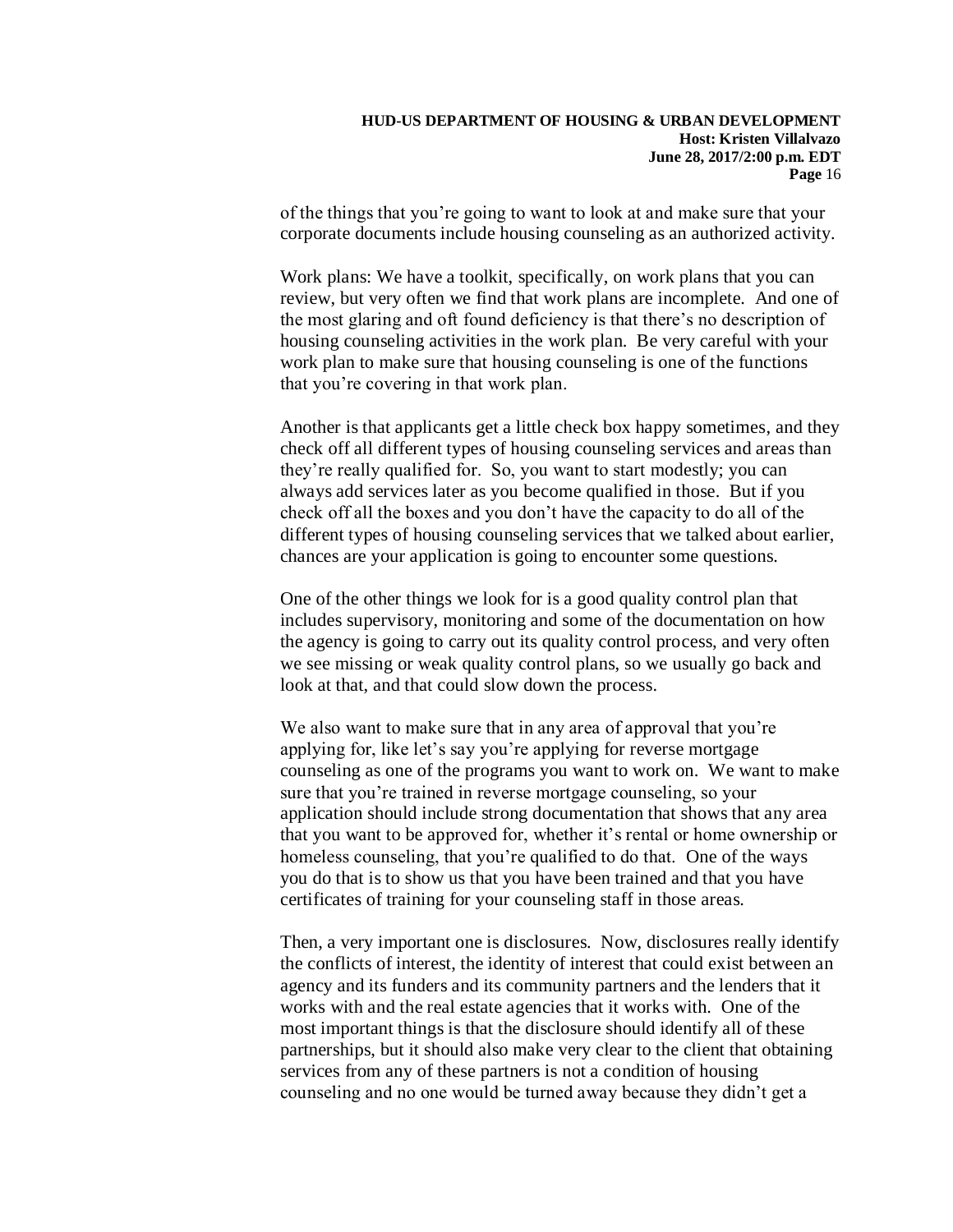loan through one of those partners or didn't obtain services from a real estate brokerage that's listed as an agency's partner.

Another common deficiency in an application that we find is that resumes for the staff are not provided or they don't provide enough background information. We also often find that experience is not well documented in some applications. So, you want to talk about the other HUD programs that you have experience with because substantially similar experience can support your housing counseling application. Some of the things that right now you may now consider housing counseling are experience that we will consider. You want to make sure that your application really identifies all of your experience.

We also want to know about your funding sources that may not be. specifically for housing counseling but could be related, which would help us evaluate your financial capacity to operate in our program. We want to make sure that you're financially able to undertake this program when you put in an application.

HUD housing counseling funds are rather meager, and no agency can really subsist solely on a diet of HUD housing counseling funds. The money just isn't enough, so those other funding sources are going to be very important to identify in your application.

We would also need a copy of your projected and current housing counseling budgets. We want to make sure that you have budgeted properly to run the program, and that's one of the things that we're going to evaluate.

We want to make sure that your list of community resources includes the names and addresses of the organizations that you have established relationships with. Very often, we will get names of entities, but we won't be able to contact them to verify information, so make sure in your application you give us the full information for your community resources so that we can contact them.

Now, some of the options for agencies that you can undertake if you want to comply with the housing counselor certification rule, you can join a HUD-approved intermediary or a state housing finance agency. In addition to becoming HUD-approved, we have intermediaries out there that have networks, and the advantage of joining an intermediary is that they apply for grant funding and trickle down the money so that you don't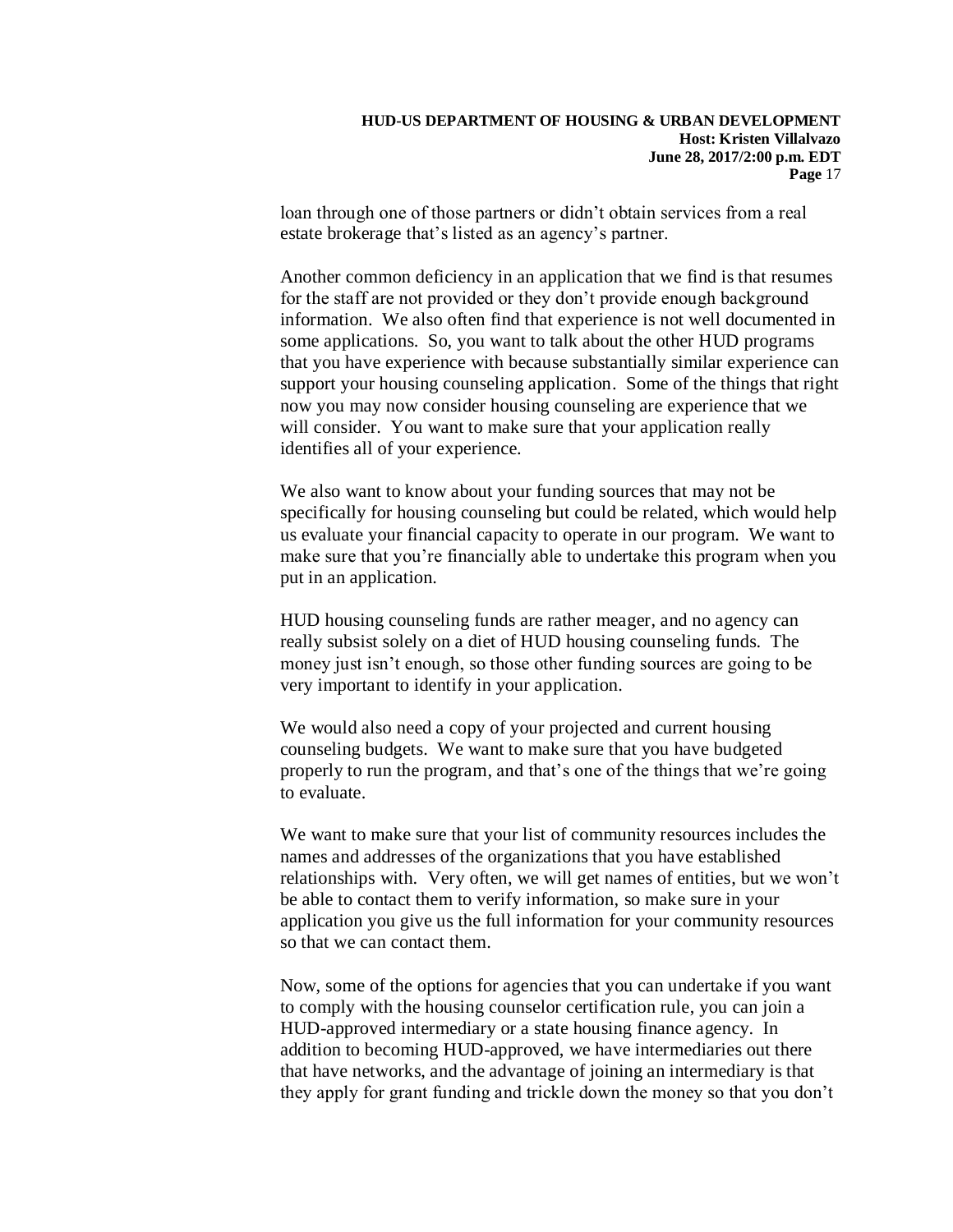have to. They also provide technical assistance and quality assurance work. They help problem solve some of the issues that you might be facing. They can help you build capacity.

An intermediary is a really good choice if applying for approval yourself is not what you want to do. You can also partner with a HUD-approved housing counseling agency, as we talked about earlier, to help deliver housing counseling services to your clients. Again, you can modify your program in order to become compliant. And, of course, the one we didn't want is to stop delivering housing counseling services.

The benefits of partnering are that you can help your constituents make sound financial decisions from a confidential and unbiased professional counselor that's experienced in the local market, and by partnering, you don't have to have this as an onboard capability at your agency, but you can partner with someone who has already been doing this and is well experienced.

You can also, when you're doing home buyer fairs and education classes, your partner agency counselors can then come to your events and can talk to your clients about different opportunities for home ownership and rental and things like that.

Also, when you're a partner, you'll be part of a larger network so when there are notices and warnings on scam alerts and new initiatives and other information that's out there in the community, when you're partnered with another agency, you'll benefit from that communication as well.

And, also, by partnering with a HUD-approved housing counseling agency, should you decide not to apply on your own, you can join a larger community of partners and lenders and expand the number of families that you're able to serve.

In order to find a HUD-approved agency, we have a locator on our website that we talked about the other day, and the web link is there at the bottom. It's Find a Counselor. We receive about 2,000 calls a day at our voice system, and the number is right there, 800-569-4287. You can also search by zip code on our website as well as looking at the map.

When you log on to or click on the HUD website, you will find a map, that's right here, and you click on a state or scroll down to a state that you would like to see, and it will take you directly to our list of HUD-approved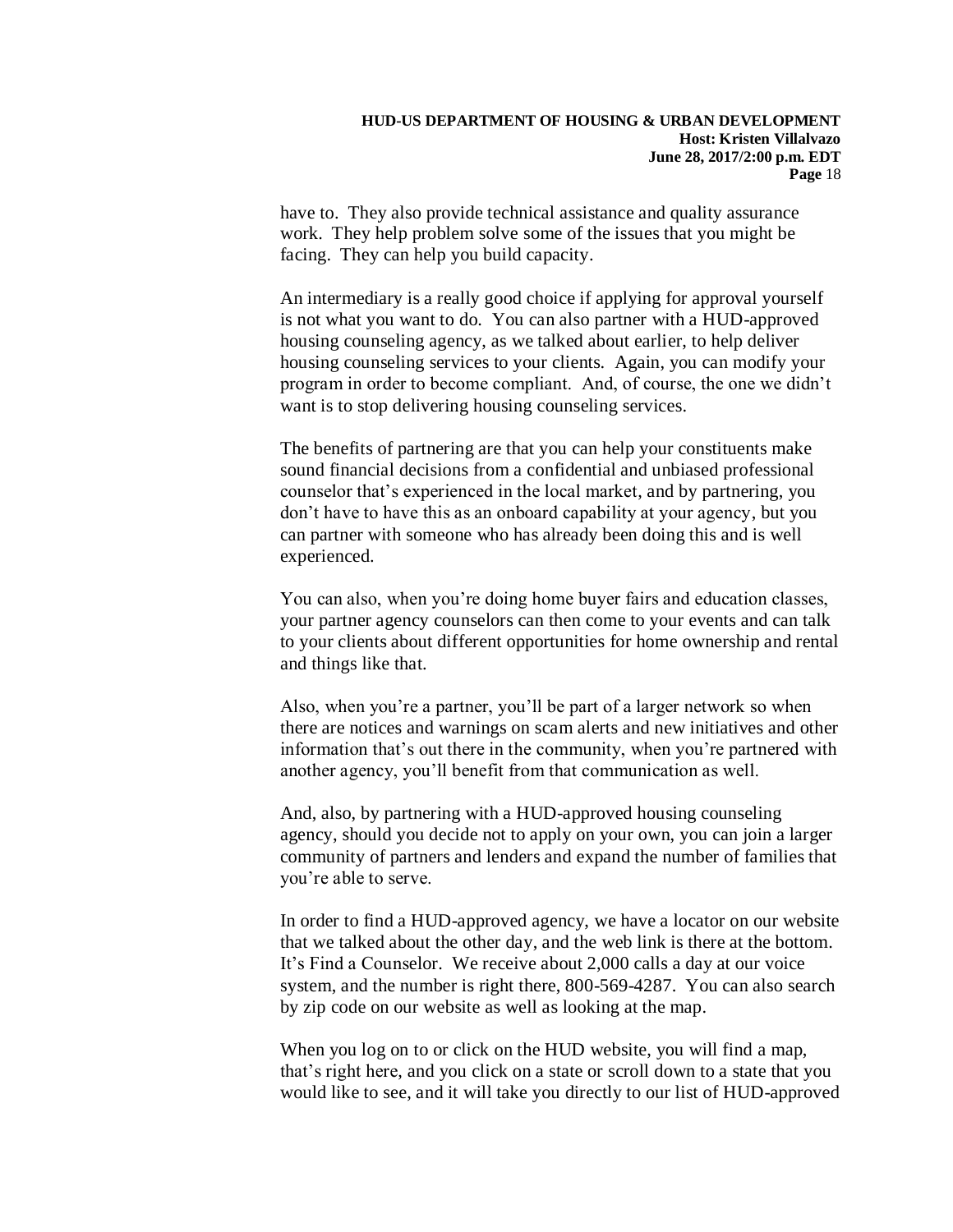and participating housing counseling agencies. This is what the list looks like. There are email links, there are website links. It will identify the services that are being provided, and it's organized by the address, the towns where the agencies are. Right here, we're looking at Colorado.

Also, the name of an intermediary or parent organization, if they're affiliated with it, will be over there on the right side right next to the languages that they provide counseling in. And, you can see this one down here at the bottom provides American Sign Language in addition to English and Spanish, so there's a lot of opportunities and for clients that are seeking housing counseling.

Another thing when you're partnered with a HUD agency is that you'll be able to make great referrals to your clients. Sometimes, they're going to have something that you can't really handle, and you're going to need to hand off to somebody else. One of the important things is to know that there is no shame in consulting with a housing counselor.

Many clients find that a housing counselor will advise them on some really difficult areas like budgeting or some rental problems that they're having, some fair housing issues, or whether or not it's advisable to get a reverse mortgage, for instance. We find that our clients are generally really helped and some find it a great relief right after they talk to a housing counselor because now they have a path forward to solve their housing issue.

Generally, the first appointment with a housing counselor will last about 45 minutes, and it's usually a lot of talking and processing of some documents. After that 45 minutes, they'll have some initial ideas of what they need to do. We know that housing counseling works and there will probably be an effective outcome after they've had that first session, and there will be follow-up sessions after that. So, the client will have a relationship with the counselor and the agency that they refer the client to.

Some resources and other information for you. We have a frequently asked questions database on our website. It's keyword searchable, and there are right now over 350 or so frequently asked questions. We add to it on an almost daily basis. When we receive questions at [housing.conseling@HUD.gov,](mailto:housing.conseling@HUD.gov) if it is a question that looks like it should be in our frequently asked questions database, we will include it, so that everyone can benefit from that question and the response.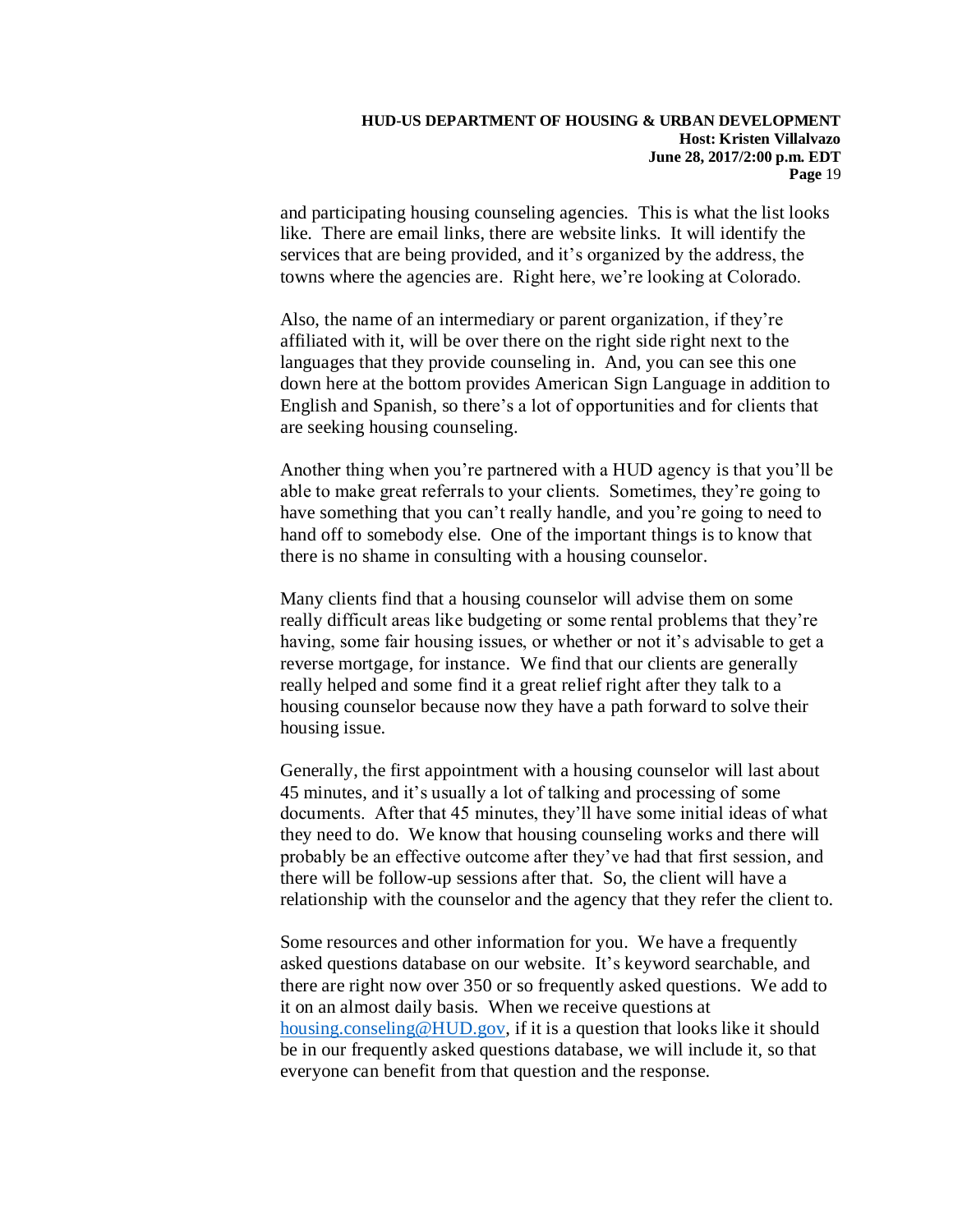You can search for questions on a variety of topics, including certification, how to become HUD-approved, or program requirements. You can really zero down to individual programs like reverse mortgages or homeless counseling or rental, and it's a great resource.

If you have a question and you don't see it in our database or frequently asked questions, send it in to [housing.counseling@HUD.gov](mailto:housing.counseling@HUD.gov) and we will get you a response within 24 to 48 hours, and your question will help other people because it may become part of our frequently asked questions.

We do a lot of outreach. This is part of it right now, and you can find training in our webinar archives that we've done in the past year or so. We have a training and event calendar that you can access to see what's coming up. We have a lot of training partners that you'll be able to access on our website.

Now, it says here we have listserv that some of you are probably already subscribed to that will advise you about what we have coming up in terms of training and other resources. You can find us online at this web address, [www.TheHUDExchange.info/counseling.](http://www.thehudexchange.info/counseling) The housing counselor certification training and testing website is [www.HUDhousingcounselors.com.](http://www.hudhousingcounselors.com/)

Again, you can email us at [HUD.counseling@HUD.gov](mailto:HUD.counseling@HUD.gov) and to join our listserv and also see our newsletter, which is called *The Bridge,* and that goes out to about 18,500 housing counseling industry subscribers nationwide every month, and the listserv publishes on a near daily basis with all kinds of great information on training and grants and disaster relief notices and employment opportunities, contracting opportunities, program guidance, very important, and updates. All of that can be had through our listserv, and you can subscribe right there at that address.

Now, we have a handout here from the faith-based office, and Paula, would you like to talk about this handout?

Paula Hi, Jerry. This handout we have for our faith and community leaders, it kind of takes a lot of the information that you provided today, what is a HUD-approved housing counseling agency? How do faith-based organizations participate in the program? How do they become HUDapproved? How do they contact us?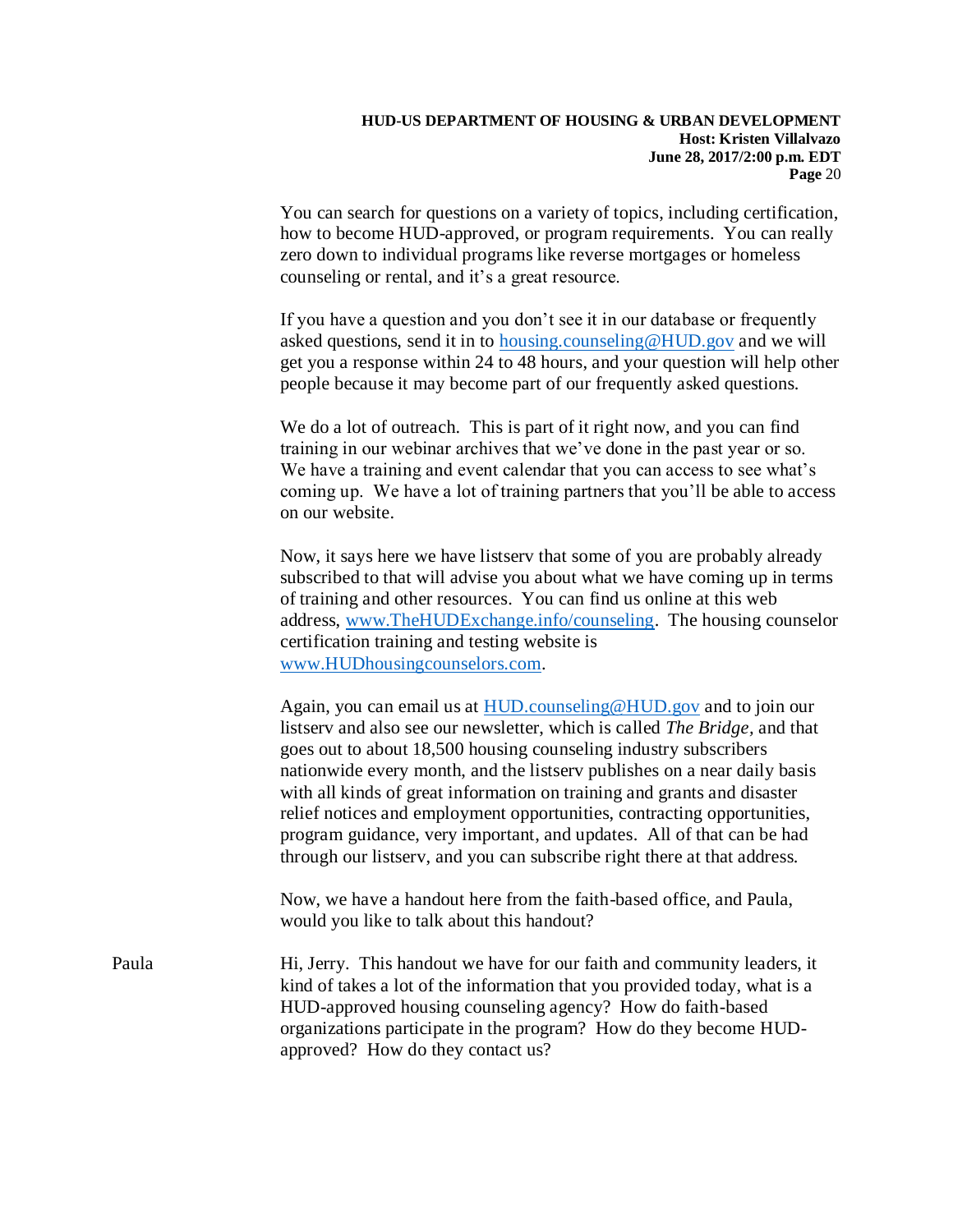|        | You see at the bottom, you can get an electronic version of this document<br>at www.HUD.gov/offices/FBCI.                                                                                                                                                                                                                                                                                                                 |
|--------|---------------------------------------------------------------------------------------------------------------------------------------------------------------------------------------------------------------------------------------------------------------------------------------------------------------------------------------------------------------------------------------------------------------------------|
| Jerry  | Alright. Well, thank you, Paula. Thank you for providing this handout<br>because it's a great one-pager to help you decide about housing counseling<br>and whether it's right for your organization. Especially, I love the Contact<br>Us resources that are there.                                                                                                                                                       |
|        | And again, Paula, works for the Center for Faith-Based and Neighborhood<br>Partnerships. Here is her information. You can email them at<br>Partnerships@HUD.gov, and there is their web address there at the<br>bottom. This is, of course, included in the handout for today's<br>presentation, the PDF file that you can click on right now, if you want, and<br>you can have this and click the links at your leisure. |
|        | And here is my information as well, and you can see, I'm in California.<br>Feel free to contact me if you have any<br>questions. You can also<br>contact housing.counseling@HUD.gov and if you'd like to be subscribed<br>to our listserv, I can help you with that directly, so feel free to just go<br>ahead and email me.                                                                                              |
|        | With that, we are ready for some questions. So, Grace, our operator, if<br>you would open up the lines for questions and start queuing up questions.<br>In the meantime, Ginger, do we have any questions in the GoToMeeting<br>on our system?                                                                                                                                                                            |
| Ginger | Yes, we have a couple. One gentleman was pondering the value of taking<br>the exam if they didn't work for a HUD-approved agency, the example<br>being, accountants like to become CPAs even though they don't,<br>necessarily, work for an accounting firm. So perhaps, you could explain<br>your version of the value of taking the exam even if you don't work for an<br>agency.                                       |
| Jerry  | Well, that is a great question, and I'm really glad that question was asked.<br>As I said earlier, and I'm sure the person asking the question knows, that<br>only folks who work at HUD-approved housing counseling agencies, only<br>those counselors who work there, will become certified by HUD through<br>our system.                                                                                               |
|        | That's not to say that there's not value in taking the practice exams to<br>increase your skills and knowledge. If you want to plunk down your<br>money, and take the certification exam, you can do that too; however, you                                                                                                                                                                                               |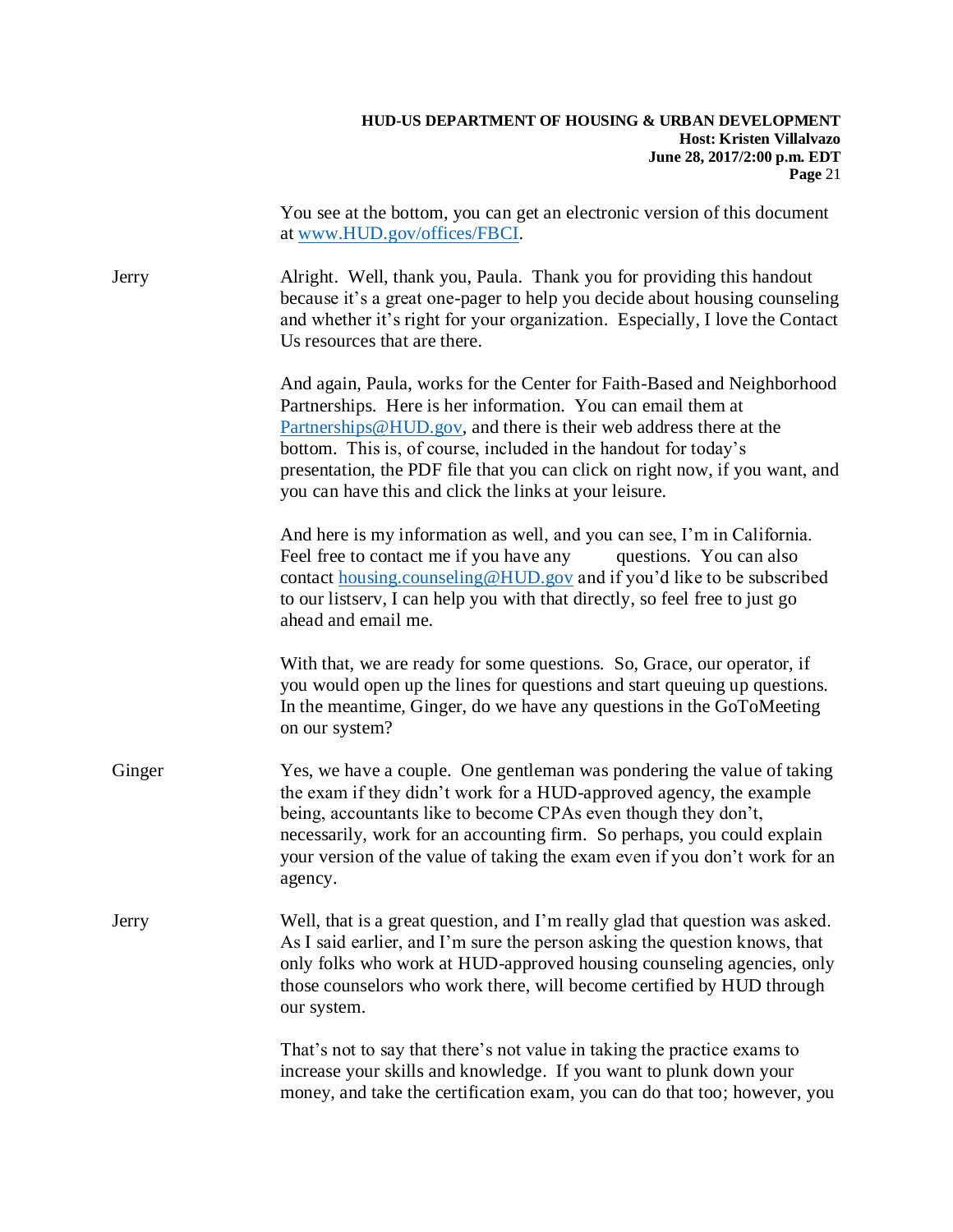|           | would not receive any certification or documentation as to whether or not<br>you passed the exam or whether you're certified.                                                                                                                                                                                                                                                                                                                                                                                                                                                  |
|-----------|--------------------------------------------------------------------------------------------------------------------------------------------------------------------------------------------------------------------------------------------------------------------------------------------------------------------------------------------------------------------------------------------------------------------------------------------------------------------------------------------------------------------------------------------------------------------------------|
|           | So, anyone that does that is really doing it for their own information, and<br>that's fine because this is public information but they wouldn't be<br>certified. Knowing this information is really worthwhile for anyone in the<br>real estate or lending or nonprofit arena, but just know that just because<br>you pay the \$60 and take the exam doesn't mean you're going to become<br>certified. You'll only become certified if you work at a HUD-approved<br>agency. I hope that answered the question and then, can we move on to<br>the next question?               |
| Ginger    | Sure. "How long do we have to associate with an approved counseling<br>agency after we pass the test?"                                                                                                                                                                                                                                                                                                                                                                                                                                                                         |
| Jerry     | Well, to remain HUD-certified and active, you have to be working at the<br>agency. So, you can't, and if I understand the question right, you can't<br>take the exam, work at a HUD agency and then leave the agency because<br>the moment you leave the agency, your certification goes inactive and the<br>executive director will collect up that certificate, which will also have the<br>name of the agency where you work at on it. So, your certification is<br>active as long as you work at that HUD-approved agency. It goes inactive<br>when you leave that agency. |
|           | It can become reactivated when you go to a new agency and you would<br>get a new certificate with your name and the name of the new agency that<br>you're working at printed on it. I hope that answered that question.                                                                                                                                                                                                                                                                                                                                                        |
| Ginger    | People were wondering whether they would get this information, the<br>PowerPoint and stuff. Just a reminder that probably in about a week, the<br>PowerPoint, a transcript of today's webinar as well as an audio replay<br>number will be posted in the archive section of the Office of Housing<br>Counseling page on HUD Exchange, and we'll send out a listserv notice<br>when that happens. So, watch for that, you'll have that opportunity to go<br>to our archives.                                                                                                    |
|           | Let me see, we have a growing number of questions.                                                                                                                                                                                                                                                                                                                                                                                                                                                                                                                             |
| Jerry     | While you're doing that one, can we go back to Grace and see if we have<br>anything queued up?                                                                                                                                                                                                                                                                                                                                                                                                                                                                                 |
| Moderator | Thank you. [Operator instructions.]                                                                                                                                                                                                                                                                                                                                                                                                                                                                                                                                            |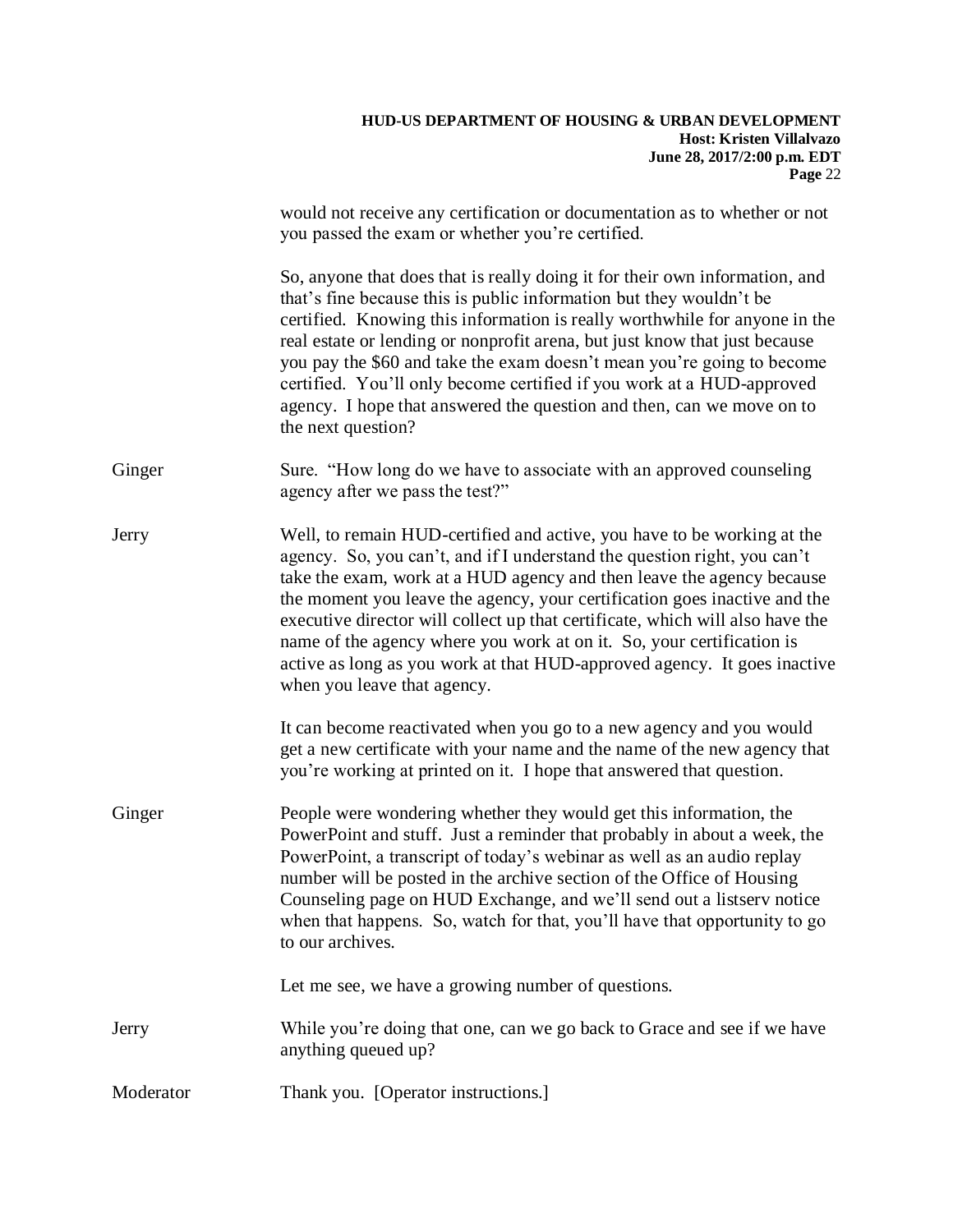| Jerry  | Paula, did you have a comment?                                                                                                                                                                                                                                                                                                                                                                                         |
|--------|------------------------------------------------------------------------------------------------------------------------------------------------------------------------------------------------------------------------------------------------------------------------------------------------------------------------------------------------------------------------------------------------------------------------|
| Paula  | Yes. We have a question that came in from an agency that does homeless<br>counseling, and that's all that they do. They want to know whether or not<br>there are any agencies that do homeless counseling because they are in the<br>process of looking to become HUD-certified and approved.                                                                                                                          |
| Jerry  | That is a great question. The answer is yes. We have agencies on our<br>HUD-approved list that only do homeless counseling, and those are super<br>important agencies doing a great mission, and we would welcome an<br>application from an agency doing only homeless counseling and be really<br>happy to add them to our network.                                                                                   |
|        | While we're waiting for the operator to bring up any questions, Ginger,<br>shall we return to our GoToMeeting questions?                                                                                                                                                                                                                                                                                               |
| Ginger | Sure. Okay, we have a couple trickling in. The egg [ph] questions where<br>the agencies are sort of a startup and they want to get their experienced<br>certified housing counselor to make that process go better, so what do they<br>do first, become an approved agency or employee certified counselors?                                                                                                           |
| Jerry  | Well, that's a great question, and a lot of counseling agencies encounter<br>this or perspective counseling agencies encounter this because they may<br>not have one year of experience, they may not have been operating for at<br>least a year. What we're looking for is the corporation submitting the<br>application, the $501(c)$ corporation, have at least a year of operational<br>experience under its belt. |
|        | After we have the certification process underway, the testing process,<br>hiring a HUD-certified counselor is really the way to go in order to<br>strengthen your application. But what we're looking for is that one year<br>experience from that agency because a startup agency is great, but we<br>need to see a track record as well.                                                                             |
|        | We need to know that agency has ties to the community as a financial<br>capacity, all the things that we talked about in this presentation. We will<br>look at substantially similar experience by that corporation. So, if they're<br>doing something very similar to housing counseling, we'll certainly<br>consider that as well.                                                                                   |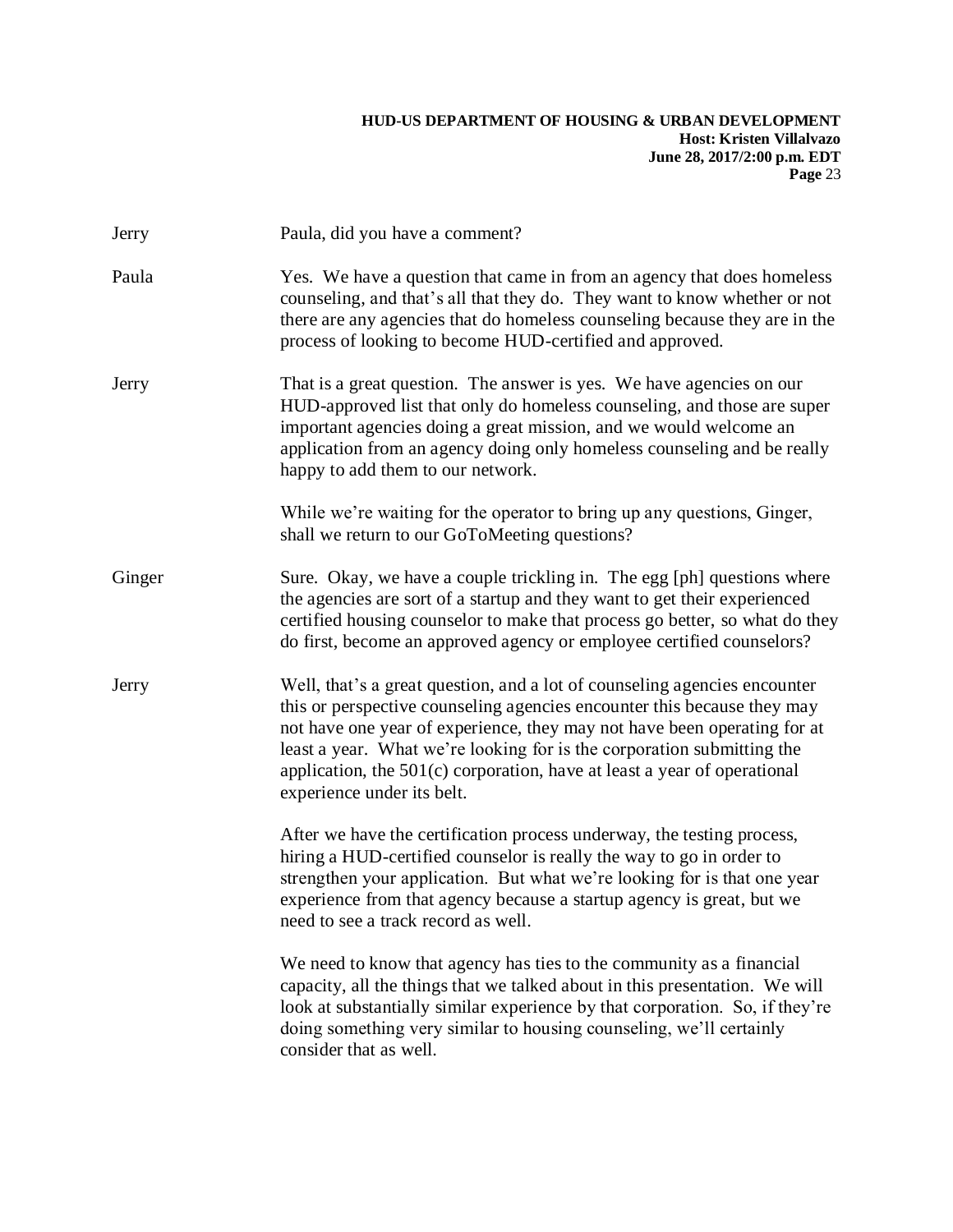|        | Now, if you find that your agency doesn't have that experience yet, one<br>thing that you could do is partner with other housing counseling agencies<br>or non-profits in your area to gain that experience. So, there's a lot of<br>ways that you can get the experience.                                                                                                                                                                                                                    |
|--------|-----------------------------------------------------------------------------------------------------------------------------------------------------------------------------------------------------------------------------------------------------------------------------------------------------------------------------------------------------------------------------------------------------------------------------------------------------------------------------------------------|
|        | No two applicant agencies are the same so we would really like to have<br>one of our application advisors talk to you directly to really find out what<br>your agency's experience level is and how we could advise you best with<br>your application, because like I said, no two agencies are alike in this<br>respect.                                                                                                                                                                     |
|        | Okay. Next question, please.                                                                                                                                                                                                                                                                                                                                                                                                                                                                  |
| Ginger | Okay. We have one about the taking the exam and failing in terms of will<br>they know what areas they failed in? Do they have to take the whole<br>exam again? How is that handled?                                                                                                                                                                                                                                                                                                           |
| Jerry  | Well, this is where our study guide and our practice exams come in. Of<br>course, you can take the exam again. You would have to take the entire<br>exam again, but the best way to find out where your knowledge<br>deficiencies are in that practice exam because that will tell you when you<br>finish the practice exam, where your deficiencies are and where you need<br>to study so that you can be prepared for taking that actual certification<br>exam and plunking down your \$60. |
|        | Also, bear in mind that if your agency is currently receiving a HUD<br>housing counseling grant, for instance if you're already approved and you<br>just want to know about certification, you can defer the cost of the exam<br>from your HUD housing counseling grant funds that you may have.                                                                                                                                                                                              |
|        | But in order to be really prepared, those practice exams will tell you<br>exactly what you need to study, and you can keep taking them until you're<br>proficient and ready to plunk down your \$60.                                                                                                                                                                                                                                                                                          |
|        | Next question, please.                                                                                                                                                                                                                                                                                                                                                                                                                                                                        |
| Ginger | Okay. When applying to be a HUD-certified agency, would the agency be<br>able to begin with just one counselor or do they need to have at least two<br>on staff?                                                                                                                                                                                                                                                                                                                              |
| Jerry  | Oh, yes. That is a very good question because in our certification Final<br>Rule, it requires that each HUD-approved agency by August 1, 2020 must                                                                                                                                                                                                                                                                                                                                            |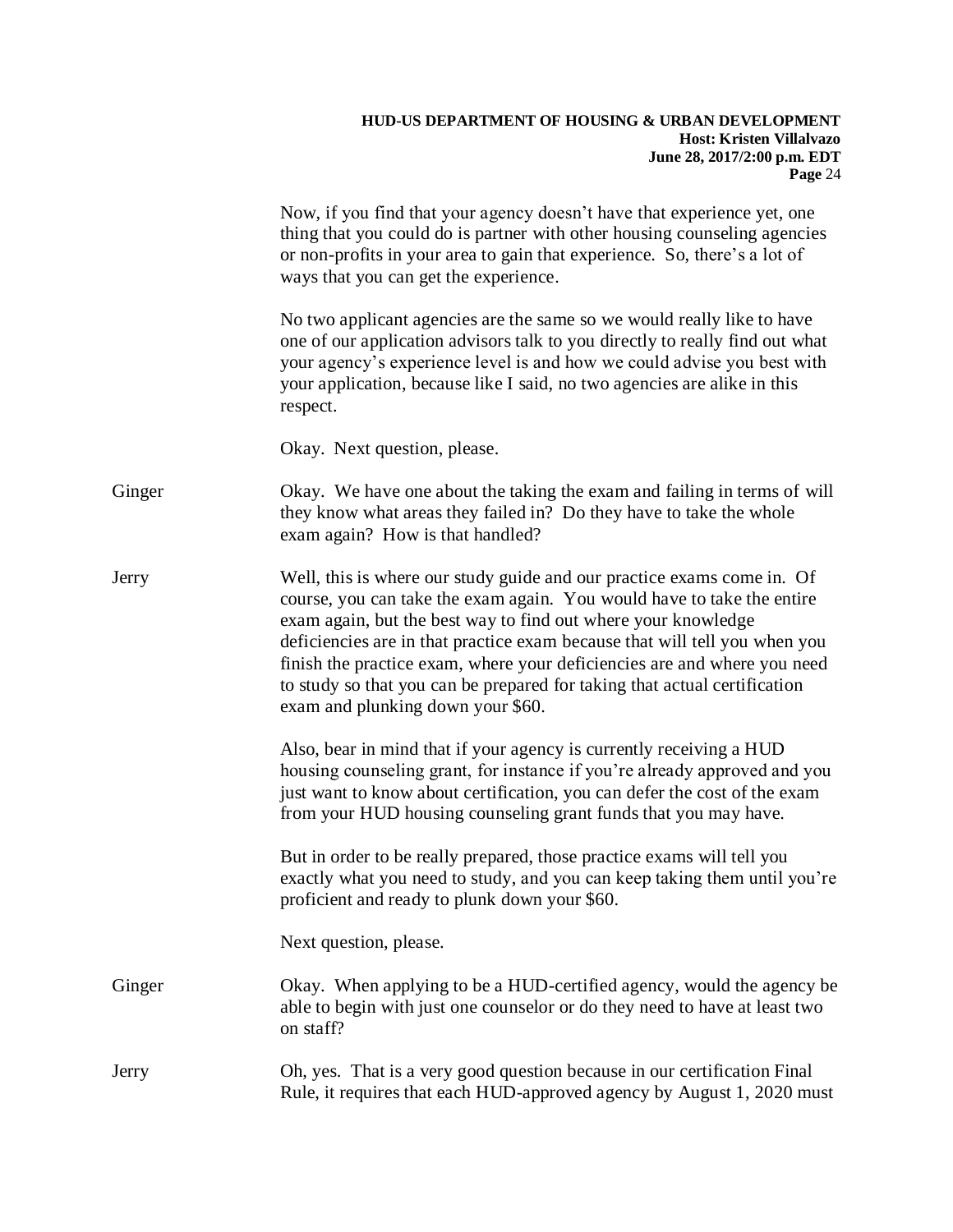|           | have at least one HUD-certified housing counselor onboard. Now, there's<br>sort of a reasonableness test here or factor. If you're seeing 2,000 clients a<br>year, one counselor is obviously not going to handle it. If you're seeing<br>30 clients a year, which is the minimum number that you need to see in<br>order to maintain HUD approval, then one counselor is probably<br>sufficient. |
|-----------|---------------------------------------------------------------------------------------------------------------------------------------------------------------------------------------------------------------------------------------------------------------------------------------------------------------------------------------------------------------------------------------------------|
|           | So, you really have to look at the volume of clients that you see per year<br>and then certify an employee, the number of clients that is reasonable to<br>service that larger portfolio. So, this is another case that's going to go<br>agency by agency because no two agencies are exactly seeing the same<br>number of clients.                                                               |
| Ginger    | Okay. Once you pass the exam, how long is that successful passing of the<br>exam in the system?                                                                                                                                                                                                                                                                                                   |
| Jerry     | Forever. As long as you are employed at a HUD-approved housing<br>counseling agency, it will remain in the system. The database will contain<br>your information so that if you leave the employment of the agency that<br>you started with, the next agency will be able to find you in the system and<br>activate your certification.                                                           |
| Ginger    | Okay. What if you take the exam and then start working for a HUD-<br>approved agency, will you then get your certificate?                                                                                                                                                                                                                                                                         |
| Jerry     | Yes, you will. The executive director of that agency will be able to go<br>into our system, find your name, click on your name and print out your<br>certificate and tell HUD that you are working at that agency.                                                                                                                                                                                |
|           | Could we go back to Grace? Do we have any questions queued up?                                                                                                                                                                                                                                                                                                                                    |
| Moderator | Yes, we do have a question from Marsha Jones. Please go ahead.                                                                                                                                                                                                                                                                                                                                    |
| Marsha    | Yes, hi. Good afternoon. Thank you for taking my call. My question,<br>actually, is once we're certified, are we restricted to D.C. residents only?<br>Because our church has relationships with folks who are outside of D.C.<br>They're Maryland residents, and I understand you to say, also, that we<br>could also work with rental people. Is that correct?                                  |
| Jerry     | Well, it'll depend largely on your work plan and the work plan that your<br>agency submits to us. It will tell us the programs that your agency will be                                                                                                                                                                                                                                           |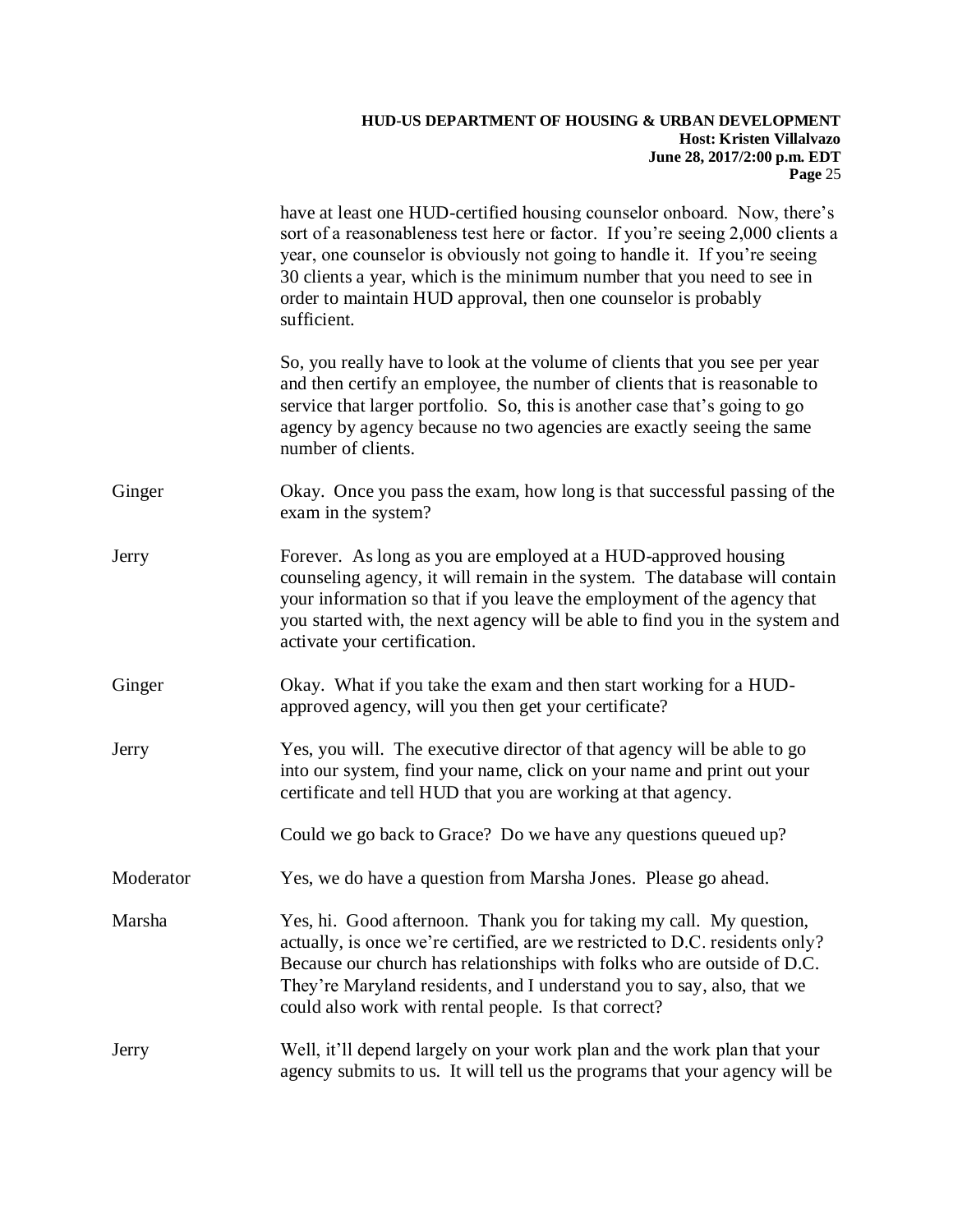|           | providing, and it will also identify the geographic area in which your<br>agency will be operating.                                                                                                                                                                                                               |
|-----------|-------------------------------------------------------------------------------------------------------------------------------------------------------------------------------------------------------------------------------------------------------------------------------------------------------------------|
|           | So, we would expect that the agency will serve clients that are identified in<br>their work plan.                                                                                                                                                                                                                 |
| Marsha    | May I be allowed to ask one more question?                                                                                                                                                                                                                                                                        |
| Jerry     | Sure, go ahead.                                                                                                                                                                                                                                                                                                   |
| Marsha    | In light of the HUD housing counseling grant, once my church has been<br>certified as a housing counseling agency, would that then allow us to<br>apply for housing counseling grants?                                                                                                                            |
| Jerry     | Oh, yes. Once you are a HUD-approved housing counseling agency, you<br>can access housing counseling money two ways. One is directly as a<br>HUD-approved agency or if you had chosen to affiliate with one of our<br>intermediaries, then you'll be able to access money through that<br>intermediary affiliate. |
| Marsha    | Okay. Okay. Alright. Thank you so much. I appreciate it.                                                                                                                                                                                                                                                          |
| Jerry     | You're welcome.                                                                                                                                                                                                                                                                                                   |
| Moderator | Thank you. [Operator instructions.] We do have a question from Beverly<br>Luke. Please go ahead.                                                                                                                                                                                                                  |
| Beverly   | Thanks.                                                                                                                                                                                                                                                                                                           |
| Jerry     | Hi, Beverly.                                                                                                                                                                                                                                                                                                      |
| Beverly   | Hi. How are you?                                                                                                                                                                                                                                                                                                  |
| Jerry     | Very good.                                                                                                                                                                                                                                                                                                        |
| Beverly   | Good. My question is how do I download the housing counseling<br>materials study guide for the test? Do I have to create a password and ID<br>in order to get all of that information?                                                                                                                            |
| Jerry     | Well, the study guide is available at our website, which the link is in our<br>materials here. Go ahead and create that user account. It's not hard to do                                                                                                                                                         |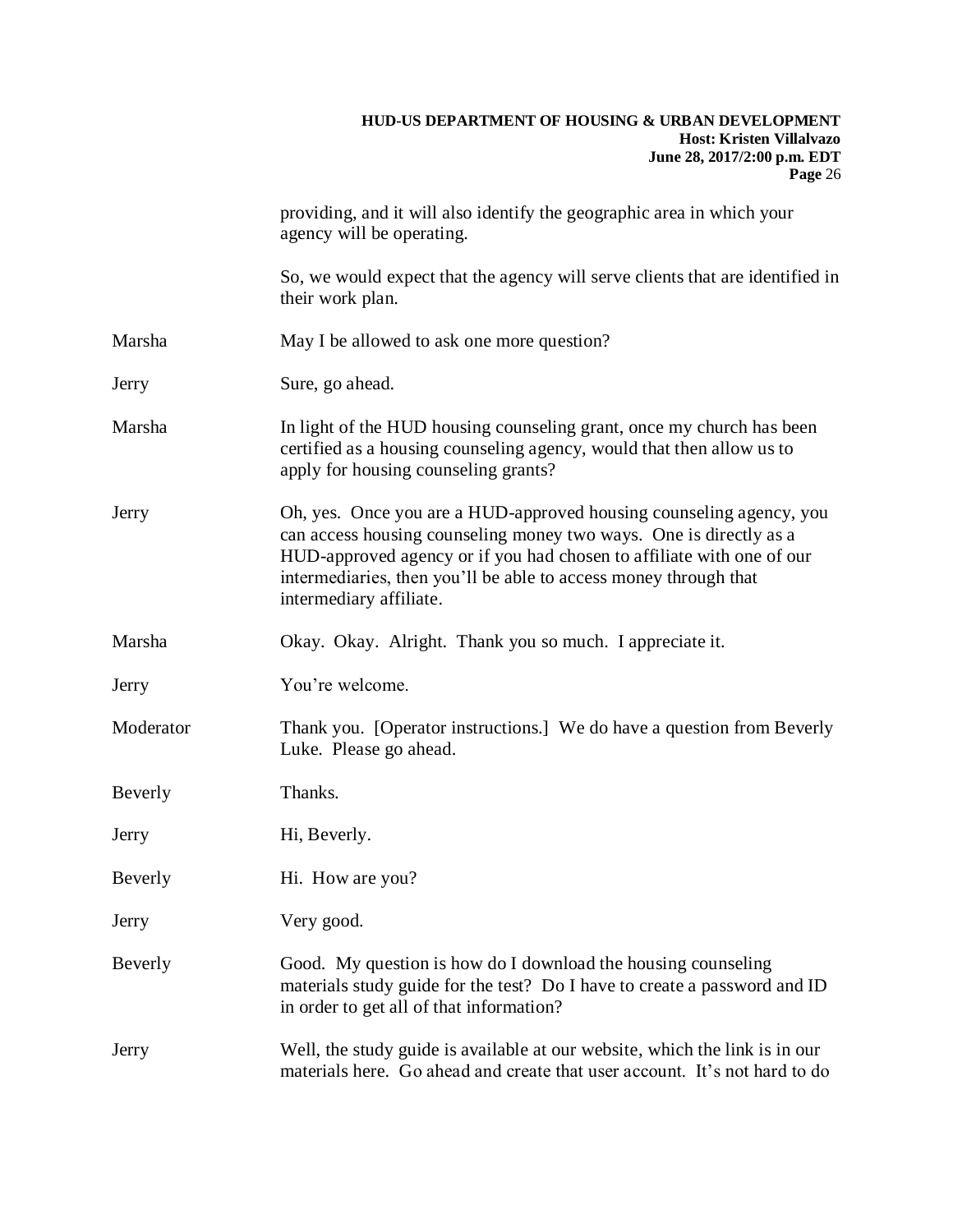and it's free to create the account, and then you can access all of this information very easily and download it.

| Beverly |  | Okay, alright. Thanks so much. |
|---------|--|--------------------------------|
|---------|--|--------------------------------|

- Jerry Thank you, Beverly.
- Beverly You're welcome.
- Jerry Do we have another question, Grace?
- Moderator Yes. We have a question from Stacey Daniels. Please go ahead.
- Stacey Hi. Thank you. My question is if we decide to partner with another agency who is already certified, and we'll be working towards becoming our own certified agency, are we still able to qualify for grant funding during that time period as we are partnering with another agency?
- Jerry Stacey, that's a great question. The answer is that you have to be HUDapproved or affiliated with a HUD-approved intermediary formally in order to access HUD housing counseling funds. So, partnering doesn't get you there for applying for grant funds or accessing funds through an affiliate relationship with an intermediary. So, you'd have to go the full route and apply is the real answer there.
- Stacey Okay. Thank you.
- Moderator Thank you. Our next question come from Jackie Sharp. Please go ahead.
- Jackie Hi. Good afternoon. My question is if I do take the exam, become certified, and of course, I live here in Illinois. If I move to Mississippi and start working for a HUD-approved agency, would that certification follow me?
- Jerry Sure, Jackie, that certification would follow you. You may need to, in order to become employed in Mississippi, of course, brush up on local laws and rules and things like that in order to be hired by that agency, but your certification as a HUD-certified housing counselor is transferrable across state lines.

Jackie Oh, okay. Thank you.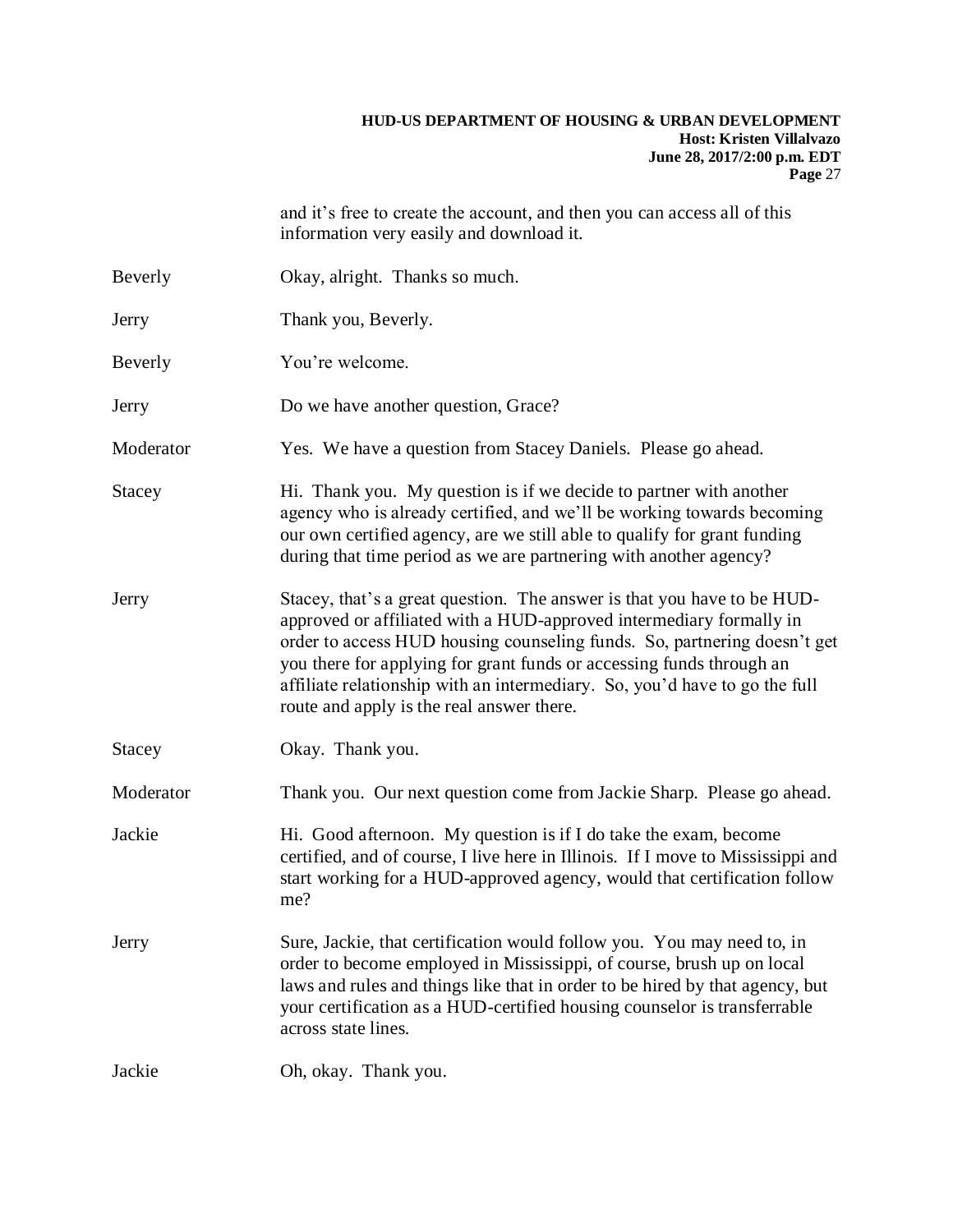| Jerry     | You're welcome.                                                                                                                                                                                                                                                                                                                                                                                                                                                                                                                      |
|-----------|--------------------------------------------------------------------------------------------------------------------------------------------------------------------------------------------------------------------------------------------------------------------------------------------------------------------------------------------------------------------------------------------------------------------------------------------------------------------------------------------------------------------------------------|
| Moderator | Thank you. And we do have a question from Shirly Neal. Please go<br>ahead.                                                                                                                                                                                                                                                                                                                                                                                                                                                           |
| Shirley   | Hi. Thank you for taking my question. My question is is it mandatory to<br>be located in an office out of a commercial building or can you have a<br>home office and use a commercial building as an entity to take clients on<br>or have classes and seminars?                                                                                                                                                                                                                                                                      |
| Jerry     | Thank you for that question, Shirley. I would refer you to our HUD<br>handbook, which is 7610.1. We have requirements for facilities for<br>housing counseling agencies. We're largely concerned with a lot of issues<br>surrounding handicapped accessibility, confidential areas where clients<br>can be seen, signage being readily available so clients can identify the<br>housing counseling agency, and in most cases, a private residence is not a<br>good setting for housing counseling to be carried out.                 |
|           | So, we would really be looking for a commercial facility that is accessible<br>to our clients and they could find you just like any other business.<br>Generally, our residential situations, because the residence contains a lot<br>of personal items and may not be handicapped accessible and running a<br>business in a residential area may not even be an allowable activity under<br>local zoning, they don't really do well in terms of our application process<br>so I would recommend that you use a commercial facility. |
| Shirley   | That makes sense. Thank you.                                                                                                                                                                                                                                                                                                                                                                                                                                                                                                         |
| Jerry     | Alright. Thank you for that question. That was a good one.                                                                                                                                                                                                                                                                                                                                                                                                                                                                           |
| Moderator | Thank you. And we have no further questions over the phone at this time.                                                                                                                                                                                                                                                                                                                                                                                                                                                             |
| Jerry     | Thank you, Grace. Ginger, could we go back to GoToMeeting and see if<br>we have more questions?                                                                                                                                                                                                                                                                                                                                                                                                                                      |
| Ginger    | Sure. One is a very simple one. How do you find out if your agency is<br>HUD-approved?                                                                                                                                                                                                                                                                                                                                                                                                                                               |
| Jerry     | That's very easy. You can email <b>housing.counseling@HUD.gov</b> and ask<br>that question or you could go to our website at the<br>www.HUDExchange/housingcounseling, look at our housing counseling<br>agency locator and see if your agency is on one of the state lists for your                                                                                                                                                                                                                                                 |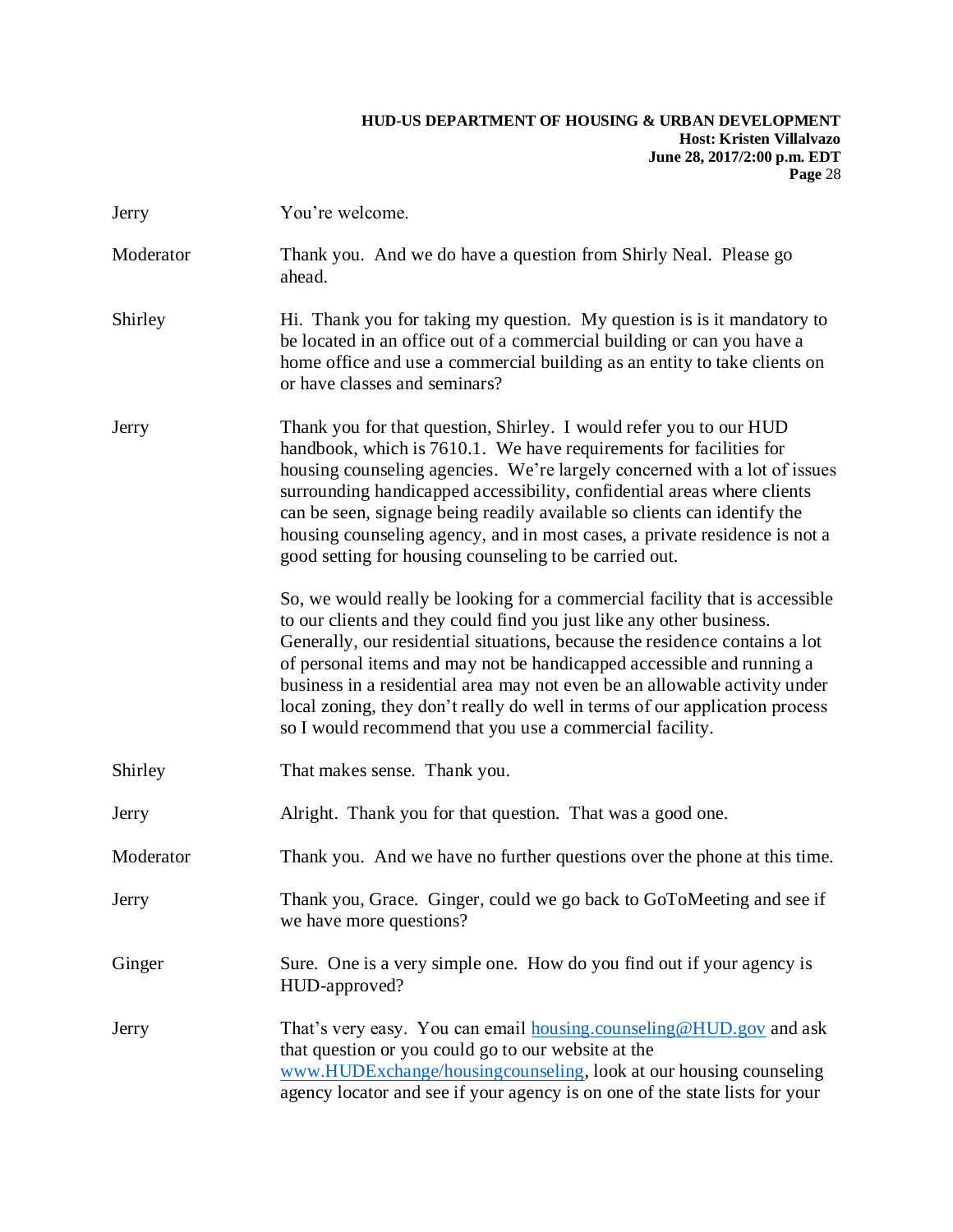|       | area. And if you find that you're on the list, that's great. You probably<br>want to talk to your executive director and find out more information<br>about housing counseling and what your agency is doing.                                                                                                                                                                                                                                                                                                                                                                                                                                                                      |
|-------|------------------------------------------------------------------------------------------------------------------------------------------------------------------------------------------------------------------------------------------------------------------------------------------------------------------------------------------------------------------------------------------------------------------------------------------------------------------------------------------------------------------------------------------------------------------------------------------------------------------------------------------------------------------------------------|
|       | Or, if you're not on the list, you can certainly get the ball rolling on HUD<br>approval at the very same website and ask to speak to an application<br>advisor and use our eligibility tool and get started that way.                                                                                                                                                                                                                                                                                                                                                                                                                                                             |
| Paula | Jerry, we have a question here. We have a participant who is involved in<br>the housing industry, and they want to provide services like short sales,<br>loan modifications to existing homeowners, home purchase counseling<br>using grants to first-time homebuyers, landlord and tenant counseling<br>workshops and rental guidance workshops for renters. So, the question is<br>from start to finish, how long does the process take and is there any HUD<br>assistance to help creating and completing the $501(c)(3)$ requirement?                                                                                                                                          |
| Jerry | Oh, thank you for that question. Generally, the process takes 30 to 60<br>days and depends on a couple of factors, the most important being the<br>completeness of the application and the quality of the information<br>provided. If the application is incomplete or some of the information is<br>nonresponsive to some of the questions in the application, then our<br>reviewers have to go back and obtain that information. Generally, the<br>application then slows to a speed equal to how quickly the agency<br>responds, the applicant agency responds and provides us with that<br>information. So, it could run out to about 60 days or in some cases even<br>longer. |
|       | Now, in regard to 501(c) approval, that is done through the IRS, and we at<br>HUD are prohibited from providing tax advice. Really 501(c) approval is<br>the realm of tax exemption, so it's really difficult for us to provide that<br>kind of advice. But the good news is the IRS at its tax-exempt website<br>provides everything you need in the form of toolkits and training and<br>information to obtain your 501(c) designation.                                                                                                                                                                                                                                          |
|       | There are all kinds of $501(c)$ (1), (2), (3), (4), (5), (6), (7), (8). There are<br>all kinds of 501(c) designations, and I think religious institutions generally<br>fall under $501(c)(4)$ if I'm not mistaken. But, if you go to that website,<br>you can obtain everything that you need at the IRS's tax-exempt website<br>in order to achieve your goal of tax exemption.                                                                                                                                                                                                                                                                                                   |
|       | And, Ginger, could we go back to GoToMeeting now?                                                                                                                                                                                                                                                                                                                                                                                                                                                                                                                                                                                                                                  |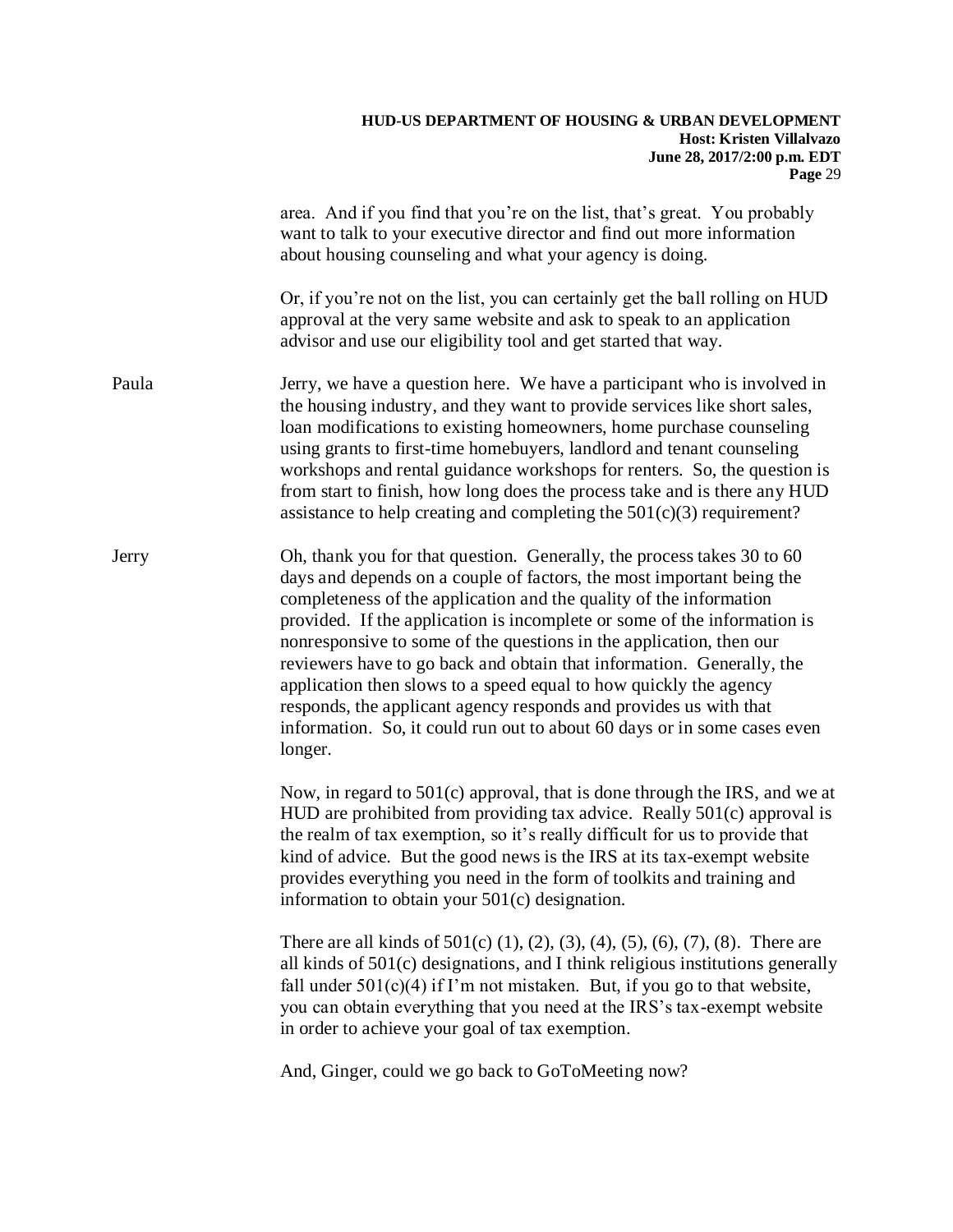| Ginger    | Sure. We have a couple of people who are not currently working for a<br>HUD-approved agency and are wondering what resources are available for<br>training so that they can get the necessary training to help with their<br>approval?                                                                                                                                                                                                                                      |
|-----------|-----------------------------------------------------------------------------------------------------------------------------------------------------------------------------------------------------------------------------------------------------------------------------------------------------------------------------------------------------------------------------------------------------------------------------------------------------------------------------|
| Jerry     | There's a lot of training that is provided through our training partners on a<br>fee basis because you have to be HUD-approved in order to get<br>scholarships. You can get training from the very same organizations if<br>you're willing to pay for it, through NeighborWorks or RCAC, NCRC or<br>La Raza.                                                                                                                                                                |
|           | There are other organizations out there that are identified on our listserv,<br>and we generally send out a listserv every Monday with a long list of<br>training resources. Some of them are free and some of them have fees, but<br>that is a great way to start and find all of the different training options that<br>are available.                                                                                                                                    |
|           | And, also, just remember that all of the training provided by HUD is<br>always free and is always archived so you can go back and look at it again.<br>We also have, on our website, toolkits on a wide variety of subjects to help<br>you get ready to operate a housing counseling agency and learn what all of<br>the requirements are and how you can meet those requirements. So, our<br>website has a lot of that information as well, and that is also totally free. |
|           | Next question, please.                                                                                                                                                                                                                                                                                                                                                                                                                                                      |
| Ginger    | Okay. I'm just scrolling through. How many times can you take the<br>exam?                                                                                                                                                                                                                                                                                                                                                                                                  |
| Jerry     | You can take the exam as many times as you have \$60 to take the exam,<br>but again, use that practice exam so you can save your money. You could<br>take it over and over and over again for free, and there's no need to plunk<br>down \$60 each time you do it. But the exam itself, while you can take it<br>as many times as you want, it's \$60 online and \$100 in a proctored live<br>setting each time you take the test.                                          |
| Ginger    | Hold on, I'm looking.                                                                                                                                                                                                                                                                                                                                                                                                                                                       |
| Jerry     | While you're looking, let me just check back with Grace and see if we<br>have any other questions queued up.                                                                                                                                                                                                                                                                                                                                                                |
| Moderator | Yes. We have a question from Marvin Dean. Your line is open.                                                                                                                                                                                                                                                                                                                                                                                                                |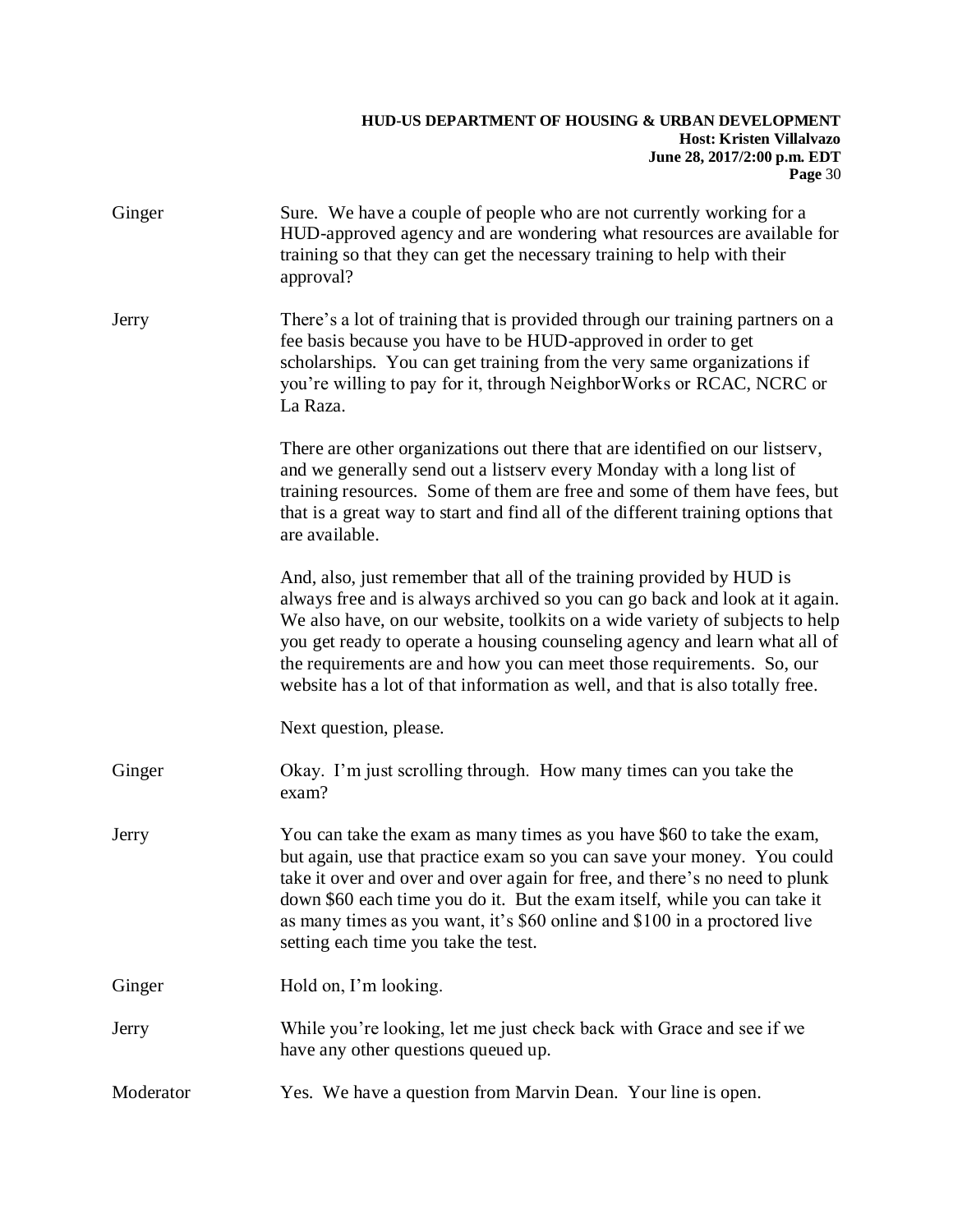| Marvin | Okay, yes. Hi. I joined in late. I'm Marvin Dean with A. Philip<br>Randolph out of Bakersfield.                                                                                                                                                                                                                                                                                                                                                                                                                                  |
|--------|----------------------------------------------------------------------------------------------------------------------------------------------------------------------------------------------------------------------------------------------------------------------------------------------------------------------------------------------------------------------------------------------------------------------------------------------------------------------------------------------------------------------------------|
| Jerry  | Hi, Marvin.                                                                                                                                                                                                                                                                                                                                                                                                                                                                                                                      |
| Marvin | I have a two-part question. The one part you answered somewhat. We<br>attended some of those NeighborWorks training sessions on counseling<br>and then you go online and take the test after you complete the class and<br>all that. Is there much difference from what it would be if we went<br>through the HUD training or is it necessary if you went through the<br>training that way? That's the first question, and then I'll ask one more<br>after that.                                                                 |
| Jerry  | Well, the Neighbor Works training that you've taken is largely career<br>development training designed to improve your knowledge and your skill<br>so that you're able to do counseling or at whatever community<br>development or other area that you're taking the course in.                                                                                                                                                                                                                                                  |
|        | The online HUD-certified housing counselor training is a little bit different<br>in that it is training and a certification test that's designed to provide you<br>with a professional certificate that is going to become a condition of doing<br>housing counseling. So, there's a distinction between the two.                                                                                                                                                                                                                |
|        | Now, that having been said, coursework is coursework, and tests are tests.<br>Since you're familiar with the subject matter from taking the<br>NeighborWorks training, the HUD-certified exam will probably look<br>familiar as well.                                                                                                                                                                                                                                                                                            |
| Marvin | So, you would encourage if someone going to do this [audio disruption]?                                                                                                                                                                                                                                                                                                                                                                                                                                                          |
| Jerry  | Well, sure, but remember to obtain that certificate, you have to be working<br>at a HUD-approved agency. We certainly welcome anyone who wants to<br>do this for their information or in preparation for submitting an application<br>to become HUD-approved. It's great if we see an application come from<br>an agency and there's already a cadre of folks who have taken the exam<br>and have passed it so that when the agency does become HUD-approved,<br>they can then go into the system and activate their counselors. |
| Marvin | The other part of that question is—I don't know whether it's a conflict or<br>not, but we do infield housing for first-time homebuyers, and in what we<br>were doing, we noticed a lot of the buyers, the first-time buyers weren't                                                                                                                                                                                                                                                                                              |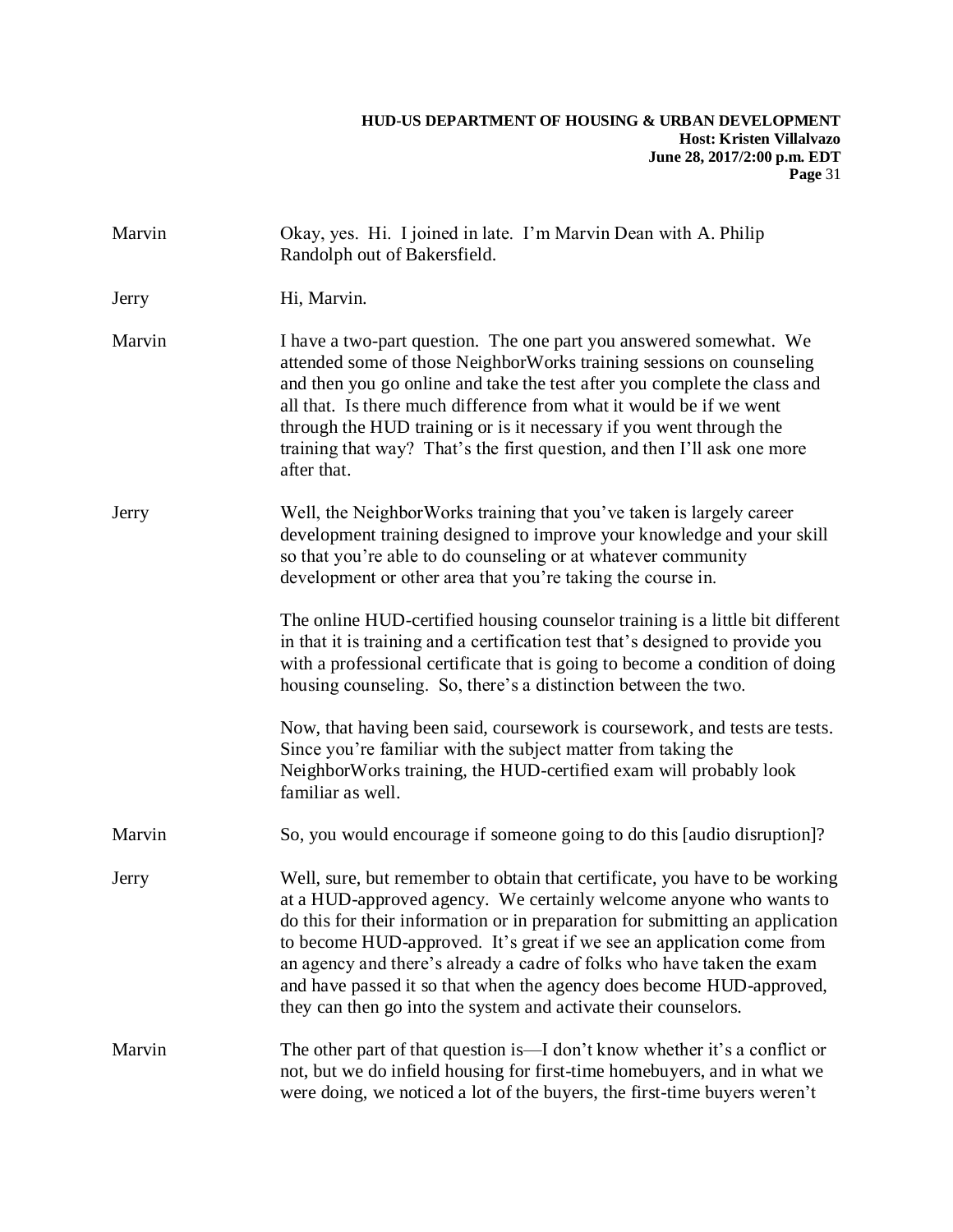|           | familiar with the product. So, we were informally just making them aware<br>of what some of their opportunities were with informal counseling.                                                                                                                                                                                                                                                                                                                       |
|-----------|----------------------------------------------------------------------------------------------------------------------------------------------------------------------------------------------------------------------------------------------------------------------------------------------------------------------------------------------------------------------------------------------------------------------------------------------------------------------|
|           | So, the thought was if we do formal [audio disruption] as a counselor then<br>we could help them in [audio disruption] if the product is out there<br>through HUD. My question would be if you're doing counseling, can you<br>counsel people that may be buying your product but it would have to be a<br>different product-?                                                                                                                                       |
| Jerry     | Well, I would say that that would be covered in your disclosure<br>agreement. You can't make as a condition of receiving counseling they<br>have to use your product. So, they have to have choice, and they have to<br>have the ability to just obtain counseling and not use any of your products<br>if that is their choice. It could be that your product is a great product, but<br>they should have the choice in deciding whether or not to use it.           |
| Marvin    | Okay. You're available, you have your information out there so if people<br>have additional questions offline, would you be available to-?                                                                                                                                                                                                                                                                                                                           |
| Jerry     | Absolutely. I would love to talk to anyone on this call and follow up on<br>any of their questions.                                                                                                                                                                                                                                                                                                                                                                  |
| Marvin    | I joined in halfway through, so I may want to follow with some additional<br>questions later.                                                                                                                                                                                                                                                                                                                                                                        |
| Jerry     | Sure, absolutely. Send me an email, and we can set up an appointment.                                                                                                                                                                                                                                                                                                                                                                                                |
| Marvin    | Will do it. Thank you.                                                                                                                                                                                                                                                                                                                                                                                                                                               |
| Jerry     | Alright.                                                                                                                                                                                                                                                                                                                                                                                                                                                             |
| Moderator | Thank you. And we do have a question from Karen Crichlow. Your line<br>is open.                                                                                                                                                                                                                                                                                                                                                                                      |
| Karen     | Hi. Thank you. Good afternoon. I noticed on the PowerPoint that one of<br>the services was daycare and I have two group family daycares that are<br>struggling because of the parents not being able to afford the services that<br>we're giving them. Now, my question is how does this work for<br>daycares? Can I become certified? Is funding provided or is this some<br>sort of counseling to parents? Or what is the service and program for the<br>daycares? |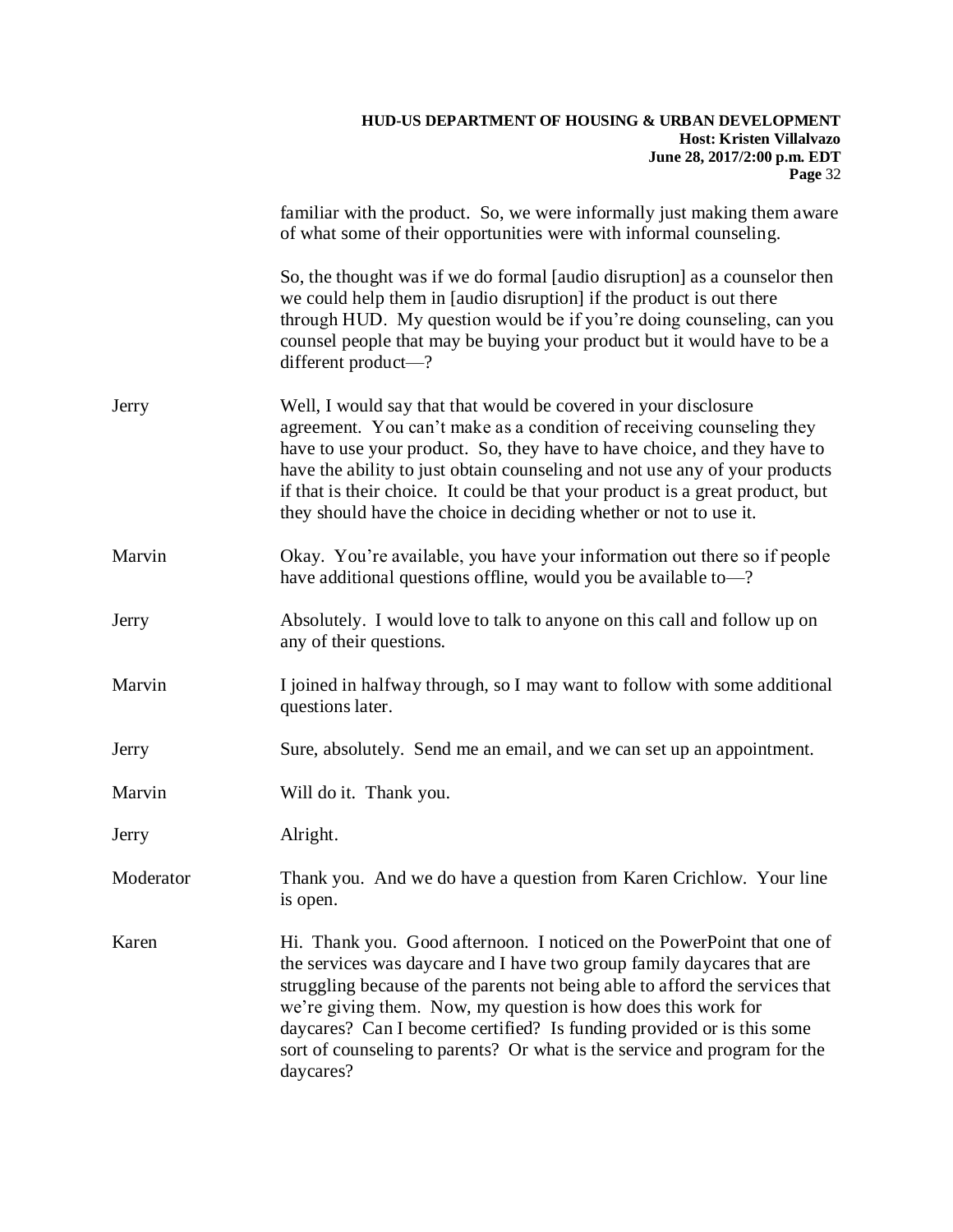| Jerry | Well, let me sort of clear something up, and that is that HUD does not<br>provide funding or support for daycare specifically. But many of our<br>housing counseling agencies that are approved as HUD-approved housing<br>counseling agencies provide other services out there in the community,<br>and that could include daycare. It could include services like food banks<br>and things like that, but those are not core housing counseling program<br>services. There are no questions relating to daycare on the HUD<br>certification exam, and daycare is not one of our approved modes of<br>counseling that are provided by our housing counseling agencies and<br>funded by HUD and things like that. |
|-------|-------------------------------------------------------------------------------------------------------------------------------------------------------------------------------------------------------------------------------------------------------------------------------------------------------------------------------------------------------------------------------------------------------------------------------------------------------------------------------------------------------------------------------------------------------------------------------------------------------------------------------------------------------------------------------------------------------------------|
|       | But that doesn't say that a HUD-approved housing counseling agency<br>can't also offer a range of programs to their communities that may or may<br>not include daycare.                                                                                                                                                                                                                                                                                                                                                                                                                                                                                                                                           |
| Karen | Thank you very much.                                                                                                                                                                                                                                                                                                                                                                                                                                                                                                                                                                                                                                                                                              |
| Jerry | You're welcome, Karen. That was a very good question. Thanks for<br>asking.                                                                                                                                                                                                                                                                                                                                                                                                                                                                                                                                                                                                                                       |
| Paula | Jerry, we have a question. A participant asked should they wait for their<br>church to be certified before taking the counselor test? And if the church<br>is approved, will they have to pay the \$60 or \$100 fee?                                                                                                                                                                                                                                                                                                                                                                                                                                                                                              |
| Jerry | That's an excellent question because there are two ways to look at it.<br>Until August 1, 2020, the agency can or the church can seek HUD<br>approval and become approved and identify the counselors working at that<br>agency and then they could take the test.                                                                                                                                                                                                                                                                                                                                                                                                                                                |
|       | Another way to look at it is take the test now so that you have already<br>included in your application the list of HUD-certified counselors so that<br>the day you receive your approval letter you can go into the system,<br>activate those counselors and everyone has their certificate and you're<br>ready to go.                                                                                                                                                                                                                                                                                                                                                                                           |
|       | After August 1, 2020, becoming HUD-approved will require HUD-<br>certified housing counselors be already onboard. So, after August 1, 2020,<br>we would recommend that counselors go in, take the certification exam so<br>that evidence could be provided in the application that the counselors are<br>ready to go and that the agency can access the system to verify those<br>counselors have taken the exam, click the box, activate them and print out<br>their certificates right there.                                                                                                                                                                                                                   |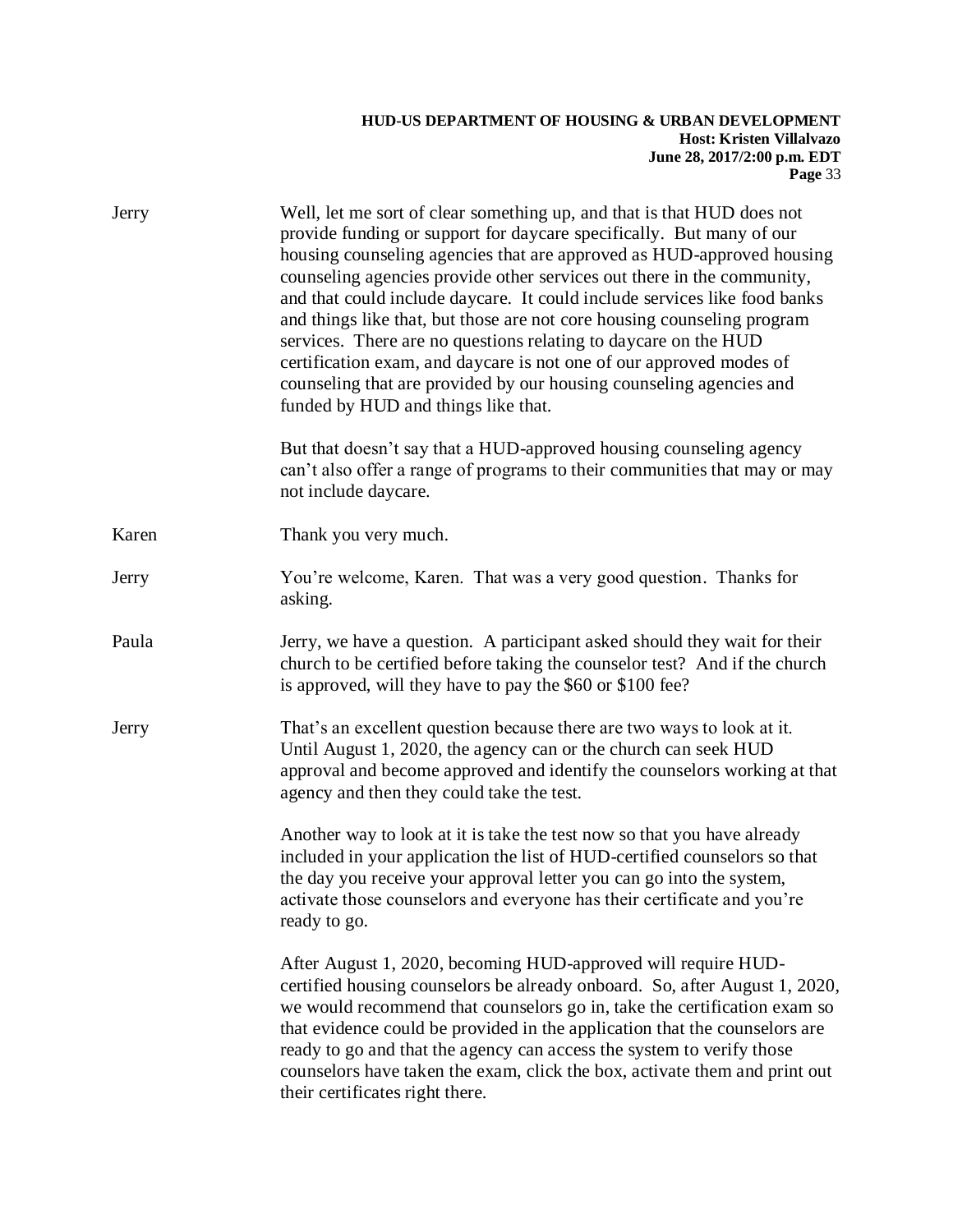|           | So, you're sort of in like a grey area until August 1, 2020. I certainly<br>recommend that you get this out of the way sooner rather than later and<br>send folks to take the exam if you're contemplating becoming HUD-<br>approved.                                                                                                                                                                                                                                                                                                                        |
|-----------|--------------------------------------------------------------------------------------------------------------------------------------------------------------------------------------------------------------------------------------------------------------------------------------------------------------------------------------------------------------------------------------------------------------------------------------------------------------------------------------------------------------------------------------------------------------|
|           | Now, the \$60 cannot be waived, \$60 or \$100. It has to be paid in order to<br>cover the cost of operating the certification program. All of the funds are<br>used to defer the costs, so that \$60 will have to be paid in any case, by<br>either HUD-approved agencies or not. I hope that answered your<br>question, Karen.                                                                                                                                                                                                                              |
| Ginger    | Okay. Jerry, I would suggest we take just one more question.                                                                                                                                                                                                                                                                                                                                                                                                                                                                                                 |
| Jerry     | Alright.                                                                                                                                                                                                                                                                                                                                                                                                                                                                                                                                                     |
| Ginger    | I don't know whether Grace has one on the line.                                                                                                                                                                                                                                                                                                                                                                                                                                                                                                              |
| Moderator | There are no further questions over the phone.                                                                                                                                                                                                                                                                                                                                                                                                                                                                                                               |
| Jerry     | Ginger, why don't you take one more out of GoToMeeting, and then we'll<br>end the call.                                                                                                                                                                                                                                                                                                                                                                                                                                                                      |
| Ginger    | A couple of them were asking if we had resources or guidance on how<br>they partner with other agencies?                                                                                                                                                                                                                                                                                                                                                                                                                                                     |
| Jerry     | That is a really interesting question, and you could find information in our<br>toolkits on how to establish partnerships with other agencies. We can also<br>give you some guidance directly on that, so if you were to email<br>housing.counseling@HUD.gov and identify your situation and where you<br>are, and what you're looking to do, we could help you navigate that as<br>well. We want to make sure that you're able to continue providing good<br>service to your community and help you find some resources that will<br>enable you to do that. |
|           | With that, I think that will be our last question. I want to thank the good<br>folks at our faith-based office at HUD, Paula Lincoln, especially for<br>giving us the opportunity to present this information to you today. If you<br>have follow-up questions that come to mind, you can always email me,<br>and my information is there on the slide or you could send that to<br>housing.counseling@HUD.gov and you will get a response within 24 to<br>48 hours.                                                                                         |